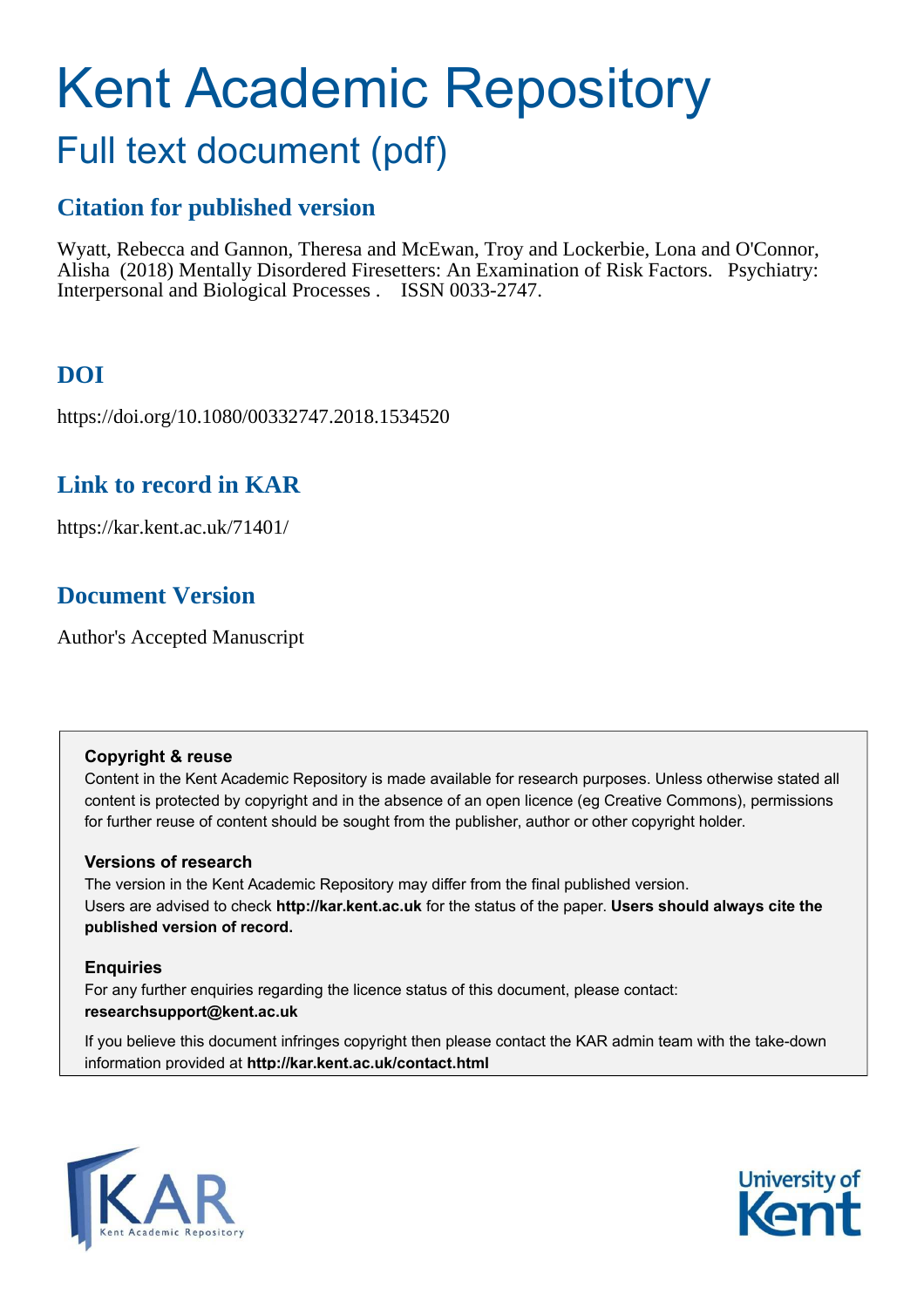Revised Article Word Count 4998 (excluding title, abstract, references, tables)

Citation: Wyatt, B., Gannon, T. A., McEwan, T., Lockerbie, L., & O' Connor, A. (in press). Mentally disordered firesetters: An examination of risk factors. Psychiatry: Interpersonal and Biological Processes.

Note *–* this article may vary slightly from the corrected and proofed published version.

#### **Mentally Disordered Firesetters: An Examination of Risk Factors**

Becky Wyatt<sup>ab</sup>, Theresa A. Gannon<sup>ab</sup>, Troy E. McEwan<sup>c</sup>, Lona Lockerbie<sup>ba</sup> and Alisha O'

Connorab

<sup>a</sup>CORE-FP, School of Psychology, University of Kent, UK <sup>b</sup>Kent Forensic and Specialist Care Group, KMPT, UK <sup>c</sup>Centre for Forensic Behavioural Science, Swinburne University of Technology and Forensicare, Australia

#### Author Note

Becky Wyatt, CORE-FP, School of Psychology, University of Kent and Kent Forensic and Specialist Care Group, KMPT, UK; Theresa A. Gannon, CORE-FP, School of Psychology, University of Kent and Kent Forensic and Specialist Care Group, KMPT, UK; Troy McEwan, Centre for Forensic Behavioural Science, Swinburne University of Technology and Forensicare, Australia; Lona Lockerbie, Kent Forensic and Specialist Care Group, KMPT and CORE-FP, School of Psychology, University of Kent, UK; and Alisha O' Connor, CORE-FP, School of Psychology, University of Kent and Kent Forensic and Specialist Care Group, KMPT, UK.

We would like to thank Dr Nichola Tyler for her helpful comments on an earlier draft of this manuscript. Correspondence should be addressed to Theresa A. Gannon, School of Psychology, Keynes College, University of Kent, Canterbury, Kent, CT2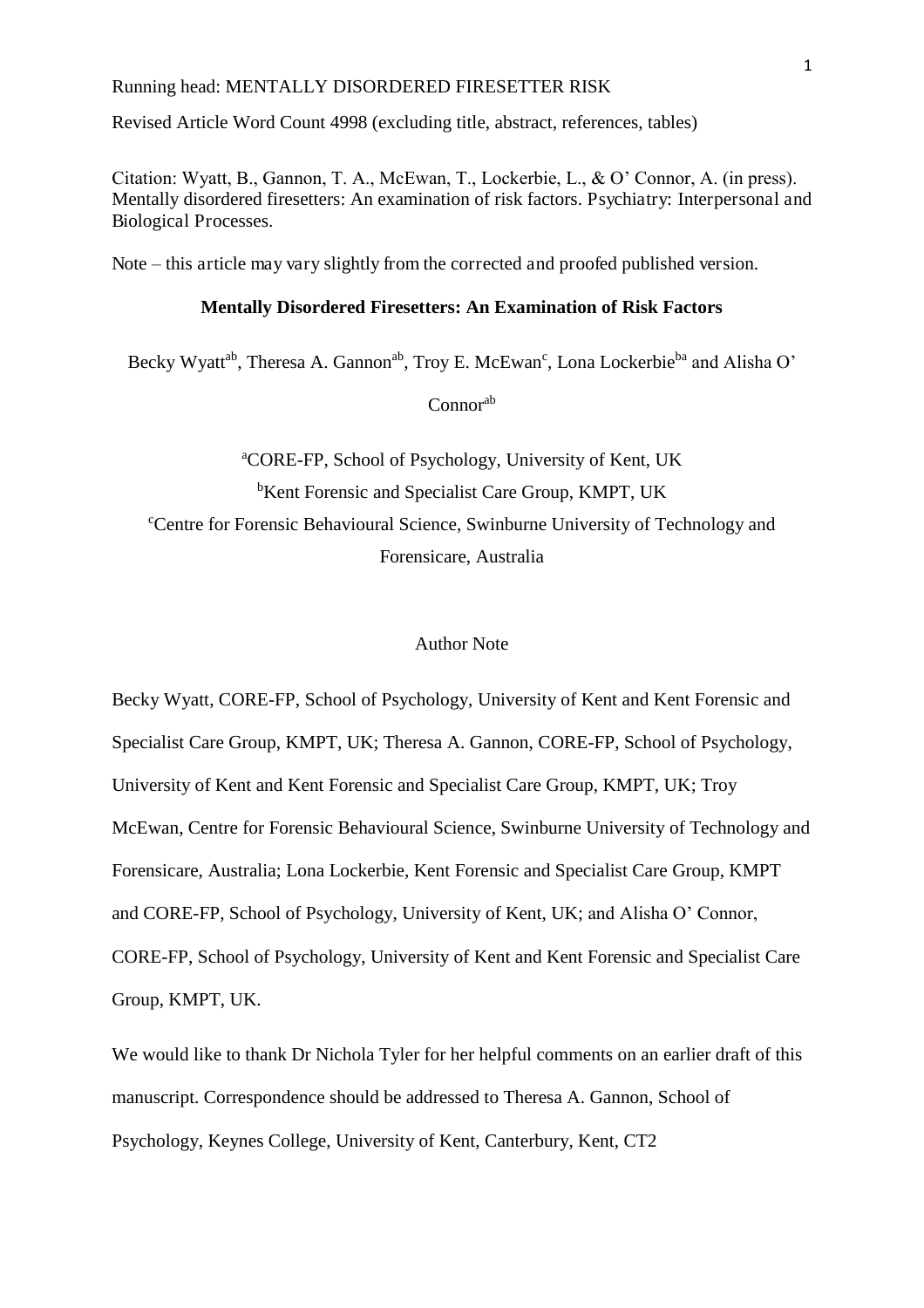#### **Abstract**

Objective: In this study, we examined the risk-related characteristics of mentally disordered patients who had either been (1) involved in a firesetting incident, or (2) involved in a nonfiresetting comparison incident whilst under the care of the National Health Service. Method: One hundred and thirty-two participants were recruited within an NHS Care Group in England (66 mentally disordered firesetters, 66 mentally disordered comparisons). Logistic regression was used to model the ability of static, dynamic, and incident-related factors in predicting whether or not a patient had set a fire (including gender-sensitive sub-analyses), and whether a patient firesetter was male or female, or a one-time or repeat firesetter. Results: We identified a cluster of variables that predicted firesetting status. We also identified key factors that predicted female patient firesetters relative to female patient controls who engaged in other undesirable behaviours and male patient firesetters. A cluster of variables predictive of repeat versus one-time firesetting also emerged. Conclusions: Findings are discussed in relation to further development of risk-related firesetting theory.

Key Words: mental disorder, firesetting, risk, forensic mental health, National Health Service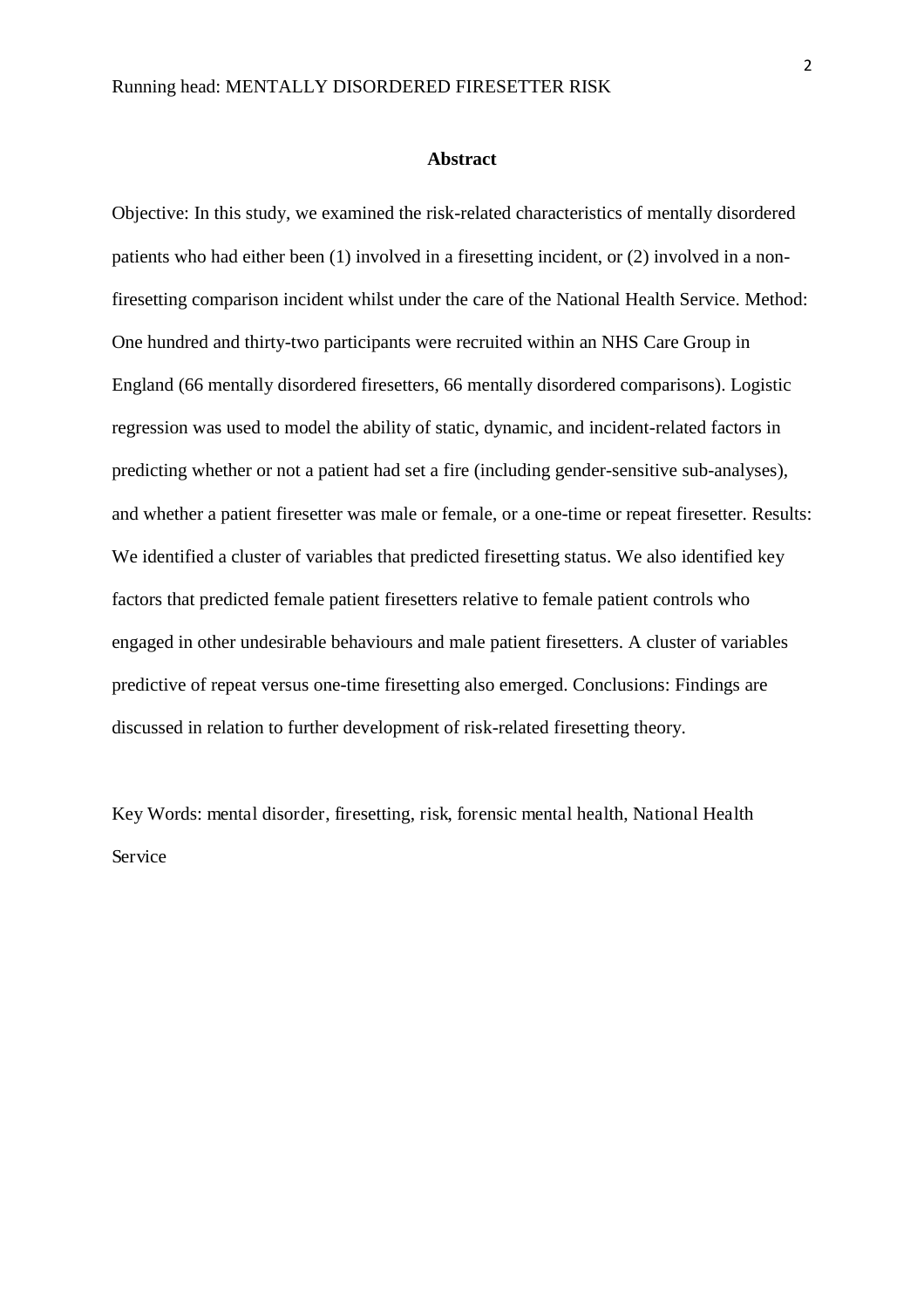#### **Mentally Disordered Firesetters: An Examination of Risk Factors**

Approximately 10% of patients in secure mental health institutions hold a conviction for deliberate firesetting (Dickens & Doyle, 2016). Yet, there is no specialised risk assessment to aid professionals in risk management decisions with these individuals. Instead, many professionals rely on violence risk assessments to bridge the gap (Historical Risk Clinical-20 V3, Douglas, Hart, Webster, & Belfrage, 2013). However, deliberate firesetting often originates from non-violent motivators (Gannon, Ó Ciardha, Doley, & Alleyne, 2012). Thus, violence risk assessments are unsuitable for widespread use with firesetters (McEwan, Doley, & Dolan, 2012).

#### **Risk Assessment**

The most 'practically useful' (Brown, Bowen, & Prescott, 2017) method of forensic risk assessment combines historical, unchangeable static risk factors (such as criminal history) with fluctuating—yet treatable—dynamic risk factors (e.g., relationship problems or hostility). These risk factors are brought together using structured professional judgement to form an understanding about the relative likelihood of particular types of future behaviour (e.g., future violence, firesetting) and of what may contribute to a 'risk formulation' (Hart, Sturmey, Logan, & McMurran, 2011).

#### **Theoretical and Research Indicators of Firesetting Risk**

For years, no comprehensive theory was available to explain why adults with or without a mental disorder misuse fire. In 2012, Gannon and colleagues developed the Multi-Trajectory Theory of Adult Firesetting (or M-TAFF). Gannon et al. propose that individuals begin to misuse fire due to dynamic risk factors spanning four areas: Fire Factors (i.e., cognitive and emotional responses to fire), Attitudes (i.e., antisocial attitudes), Social Effectiveness (i.e., poor social skills, social isolation), and Coping and Control (i.e., emotion regulation problems, poor impulse control). Few gender differences are alluded to although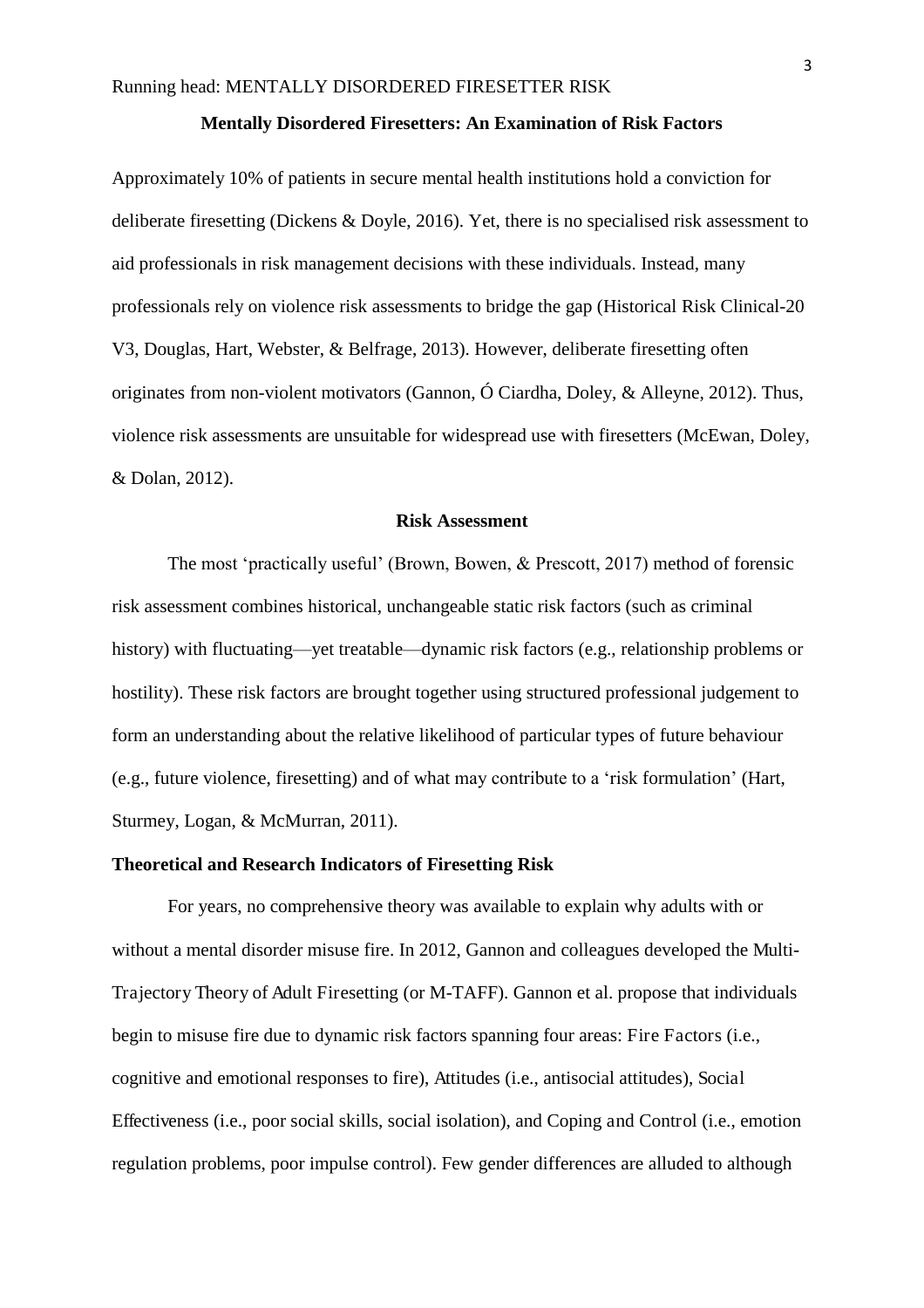women are hypothesised to have impulsivity problems that result in 'cry for help', self-harm, or suicide fire misuse. Static risk factors are largely ignored and there is no focus on how firesetting characteristics (e.g., premeditation) might be associated with gender or firesetting maintenance.

#### **Static risk and incident-related characteristics**

Research examining risk in mentally disordered firesetters (MDFs) is scant. Studies suggest that male dominated samples of MDFs are characterised by negative developmental histories and higher prevalences of personality disorder diagnoses relative to non-firesetter mentally disordered offenders (Bradford, 1982; Hagenauw, Karsten, Akkerman-Bouwsema, de Jager & Lancel, 2014; Räsänen, Hakko & Väisänen, 1995). MDFs are also characterised by higher numbers of previous mental health service contacts/admissions (Ducat, Ogloff, & McEwan, 2013; Geller, Fisher, & Moynihan, 1992). When female MDFs have been examined, some differences have been reported. Dickens and colleagues (2007) found that female MDFs, relative to male MDFs, were more likely to have experienced past relationship difficulties, but less likely to have alcohol problems. Female MDFs were also less likely to have been intoxicated during their firesetting, and were more likely to set fires to attract attention or as 'parasuicide'. Enayati, Grann, Lubbe, and Fazel (2008) compared the psychiatric diagnoses of male and female MDFs in Sweden and found no distinctive gender patterns. More recently, however, Ducat, McEwan, and Ogloff (2017) reported that female firesetters in contact with the criminal justice system are more often diagnosed with disorders such as borderline personality disorder and substance misuse, relative to male firesetters.

#### **Dynamic risk factors**

Research has found that when compared to other mentally disordered offending groups, groups of male or mostly male MDFs are characterised by increased hostility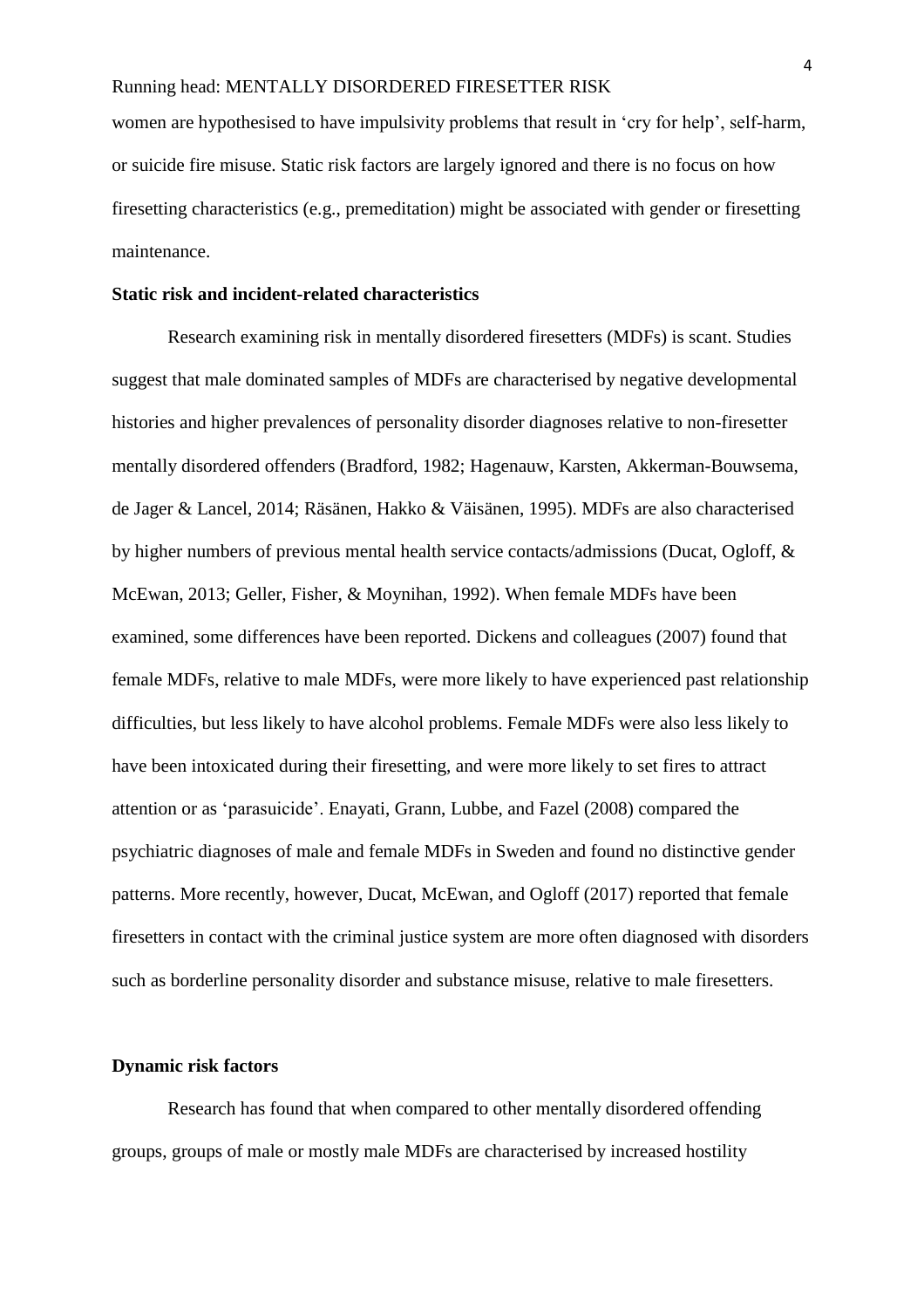(Hagenauw et al., 2014; Rice & Harris, 1991), and alcohol misuse (Enayati et al., 2008; Labree, Mijman, van Marle, & Rassin, 2010; Räsänen et al., 1995). Additionally, active mental illness and social skills issues appear common (Bradford, 1982; Hagenauw et al., 2014; Räsänen et al, 1995).

Recent research suggests that male imprisoned firesetters—many of whom have mental health difficulties—self-report greater problems in their cognitive and emotional responses to fire (e.g., finding serious fires exciting) relative to matched non-firesetting offenders (Gannon et al., 2013). Dynamic risk factors common to mainstream offenders such as emotional-regulation problems (Craig, Dixon, & Gannon, 2013) have also been identified in male imprisoned firesetters (Gannon et al., 2013). Other work suggests female MDFs are characterised by impulsivity (Long, Fitzgerald, & Hollin, 2015) and emotion-regulation deficits that promote self-harm/suicide (Miller & Fritizon, 2007). Nevertheless, one study (see Tyler, Gannon, Dickens, & Lockerbie, 2015) comparing mostly male MDFs with mentally disordered non-firesetting offenders has shown that while MDFs have a more problematic emotional response to fire, other differentiating dynamic risk factors could not be identified.

#### **Repeat firesetting**

Very little is known about risk factors associated with repeat firesetting. Rice and Harris (1996) found that young age at first fire, low intelligence, and lack of aggression predicted repeat firesetting for male MDFs. Repeat MDFs also appear to have more convictions and have spent a greater time in prison relative to non-firesetting mentally disordered offenders (Dickens et al., 2009; Repo, Virkkunen, Rawlings, & Linnoila, 1997). Unsurprisingly, then, antisocial personality disorder appears predictive of repeat mentally disordered firesetting (Repo et al., 1997). Dynamic risk factors such as active symptoms of mental illness (particularly psychosis) also appear common amongst repeat MDFs relative to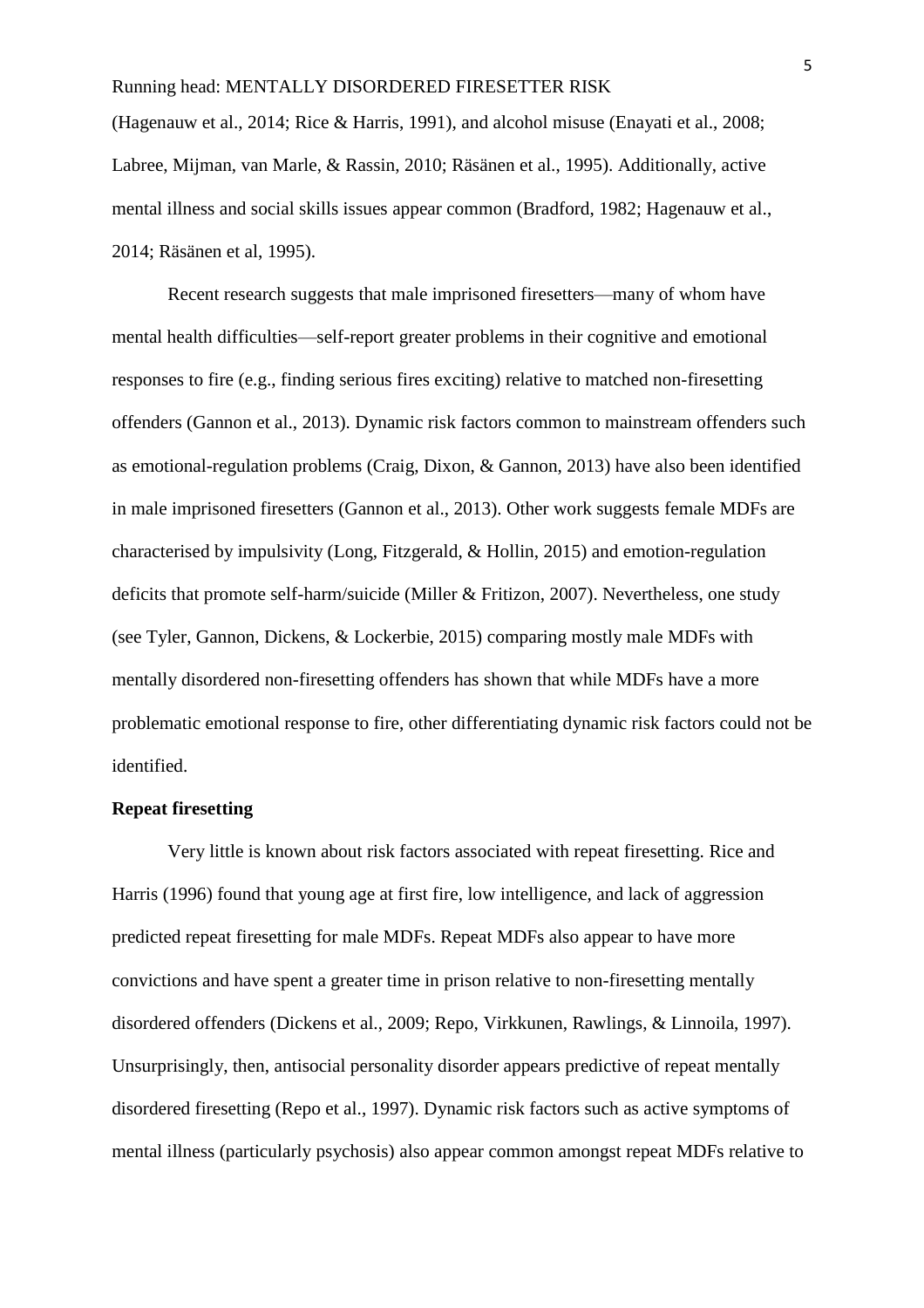one-time MDFs (Dickens et al., 2009; Repo et al., 1997). More recently, Tyler et al. (2015) found that MDFs exhibiting fire interest were most likely to have perpetrated multiple episodes of firesetting.

#### **The Current Research**

A key reason why understanding of MDFs remains limited is poor study design. Studies use male dominated samples and do not use control groups of other mentally disordered individuals who are meaningfully matched on key characteristics. Furthermore, few studies adequately compare female and male  $MDFs<sup>1</sup>$  or one-time and repeat firesetters. In this study, we draw upon specialist archived National Health Service (NHS) patient data files  $(N = 132)$  to identify the static, dynamic, and incident-related risk predictors for firesetting in mentally disordered individuals. Important questions key to developing empirically-based models of mentally disordered firesetting risk remain unanswered. These questions revolve around (a) whether predictors of firesetting are different to predictors of other undesirable behaviours, (b) whether male and female firesetting is characterised by different predictors, and (c) whether there are discernable risk factors for engaging in repetitive firesetting relative to one-time firesetting.

 The data set is novel since it will allow us to match and compare mentally disordered individuals who have set fires during their time as an NHS patient with mentally disordered individuals who have never set a fire but who have perpetrated another undesirable incident whilst under NHS care. First, we compare the static, dynamic, and incident related risk factors associated with the firesetting or control incident to examine whether there are characteristics that differentiate MDFs from MDCs (including sub-analyses by gender).

 $\overline{a}$ 

<sup>&</sup>lt;sup>1</sup> Although Ducat et al.'s (2017) recent published paper compares firesetters on characteristics of psychopathology, it does not specifically examine MDFs.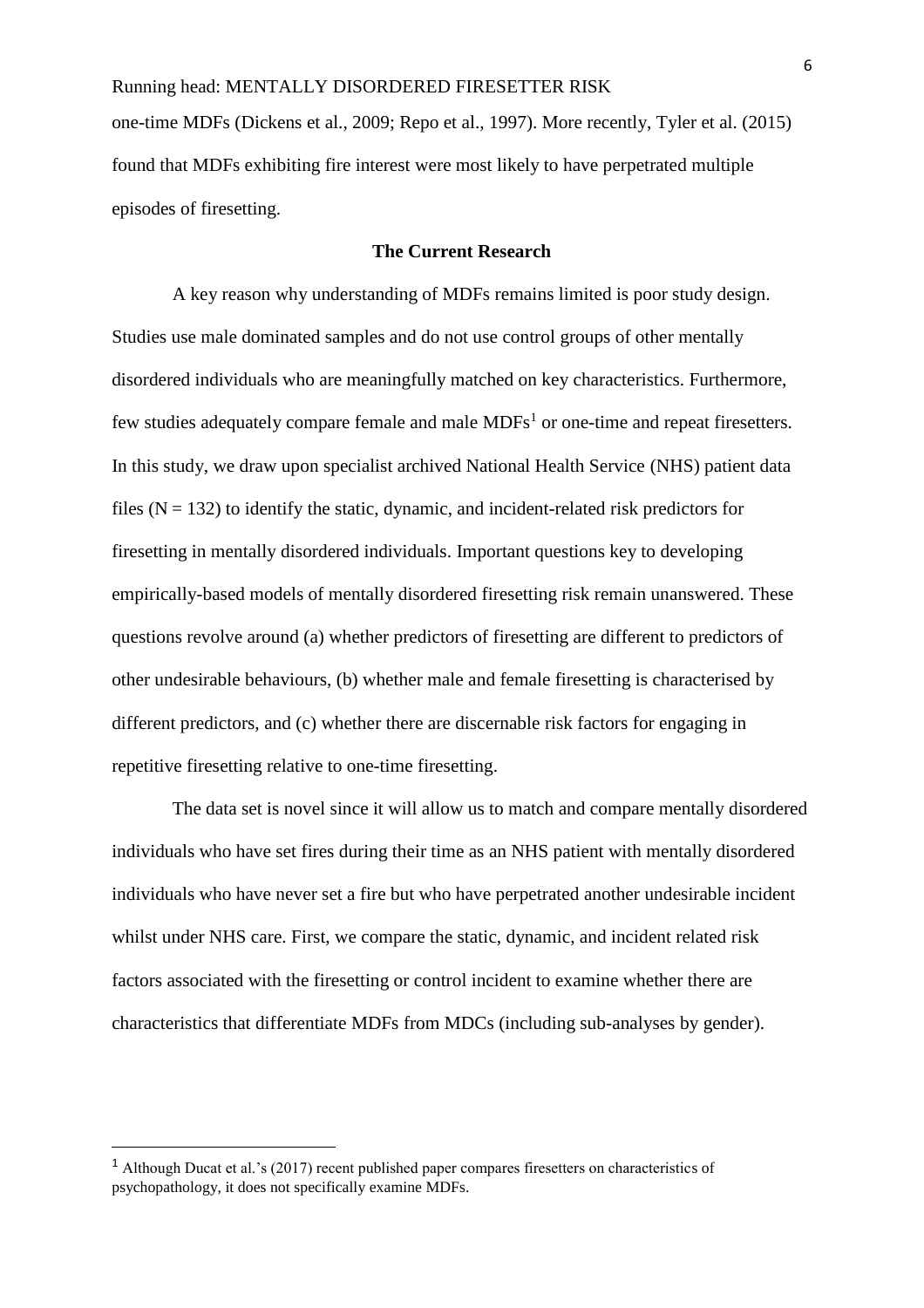Then, we focus on the MDF group, examining whether static, dynamic, and incident-related characteristics differentiate male and female MDFs or one-time versus repeat MDFs.

#### **Method**

#### **Design**

This study was conducted according to APA ethical guidelines and was approved by the University's Research Ethics Committee (Ref: 20143546), London Fulham NHS REC (Ref: 14/LO/1060) and the NHS Confidentiality Advisory Group (14/CAG/1005). The study design was retrospective and involved pre-existing trust incident report forms from 3 January 2005 – 24 June 2014 to identify participants who had been either been (a) involved in a firesetting incident, or (b) involved in a non-firesetting comparison incident (e.g., drug taking, self-harm, violence).

#### **Participants**

One hundred and thirty-two participants were recruited within an English NHS Care Group (66 MDFs, 66 MDCs). Approval was sought under Regulation 5 of the Health Service (Control of Patient Information) Regulations 2002 to process patient identifiable information without prior informed consent. This regulation could be used since all patients admitted to trust care are provided with documentation informing them that their details will be used for research purposes unless they opt out.

**MDFs.** To be classified as a MDF, individuals needed to be: (1) under trust care for a psychiatric problem, and (2) the named perpetrator of a deliberate incident of firesetting with a trust incident form for the period 3 January 2005 to 24 June 2014. Participants' ages ranged from 18-71 years ( $M = 41.7$  years,  $SD = 15.1$ ) at the time of their firesetting and the majority identified themselves as White British (93.9%,  $n = 62$ ). Overall, 60.6% ( $n = 40$ ) were females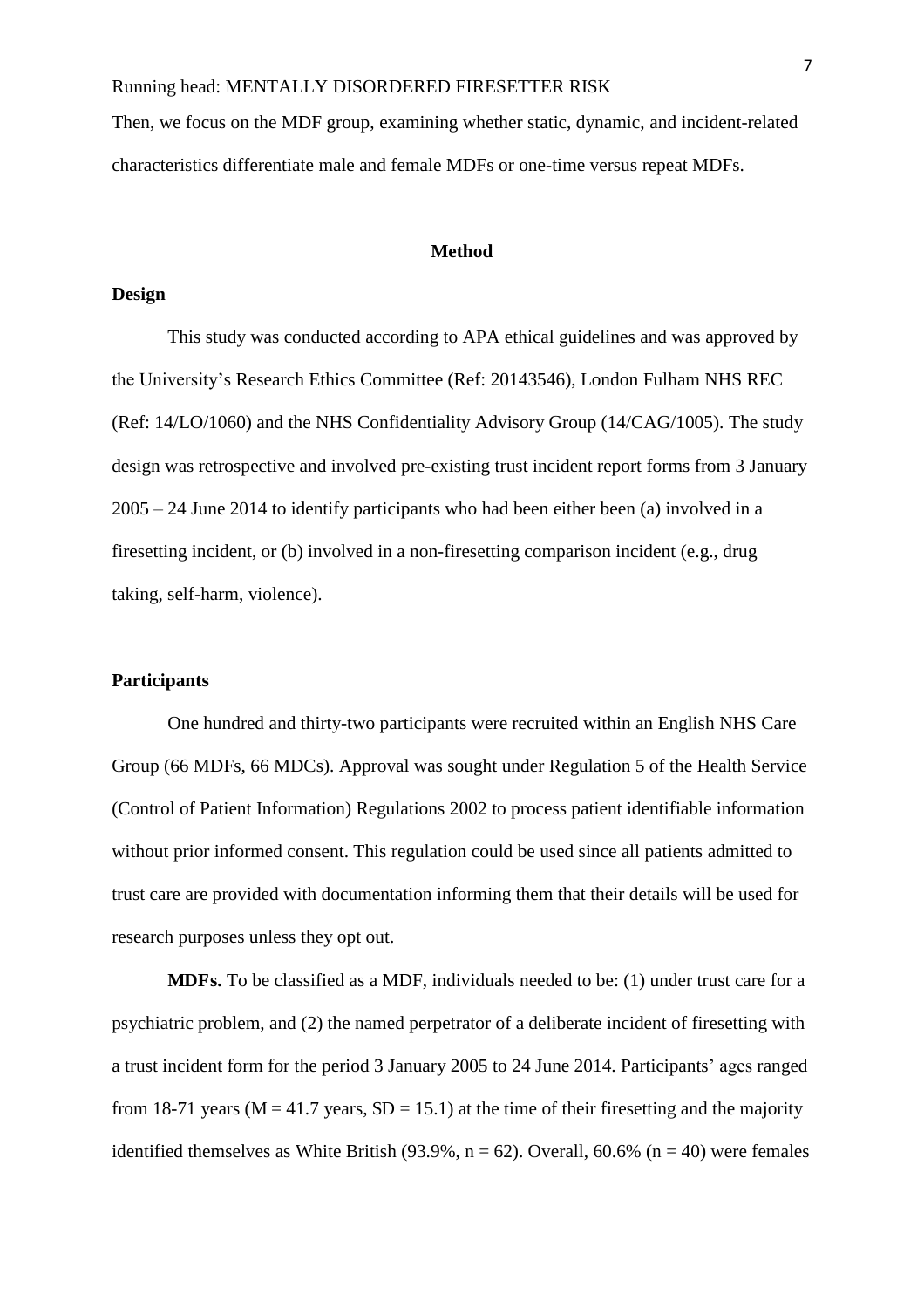and the mean age of male and female MDFs was similar  $(Ms = 40.8 \text{ years}$  and  $42.2 \text{ years}$ respectively). Patients were distributed across inpatient/community services. Most were inpatients within a mental health unit<sup>2</sup> when the firesetting took place (71.2%,  $n = 47$ ). The remainder were acute community mental health patients (i.e., early community intervention and crisis resolution;  $28.8\%$ ,  $n = 19$ ). MDFs were classified as repeat firesetters if their file records showed multiple incidents of intentional firesetting (regardless of formal convictions).

**MDCs.** The matched MDCs were: (1) under trust care for a psychiatric problem, and (2) the named perpetrator of a non-firesetting incident recorded within a trust incident form for the period 3 January 2005 to 24 June 2014. Incidents included violence, sexual abuse, absconsion, self-harm and drug taking. All available documentation was reviewed to ensure, as far as was possible, that MDCs did not have a history of firesetting. MDCs were matched to MDFs on gender, age (+/- five years), as well as inpatient/community service that the incident occurred within.

#### **Procedure and Materials**

First, pre-existing trust incident report forms were requested and reviewed by the first author electronically or in paper format. Each patient's case file differed regarding the number of records/reports within it and very few contained psychometric assessments. If the first author felt that a case file did not provide sufficient information for coding (e.g., if there was no documentation covering the month leading up to the index incident), then the file was replaced with a new patient case file until enough files with sufficient information where available for coding. MDFs' files were reviewed first so that a corresponding MDC file could be matched. Second, following a literature review, a basic checklist of characteristics was devised encompassing static, dynamic, and incident-related characteristics. File information

l

<sup>2</sup> This did not include prison healthcare.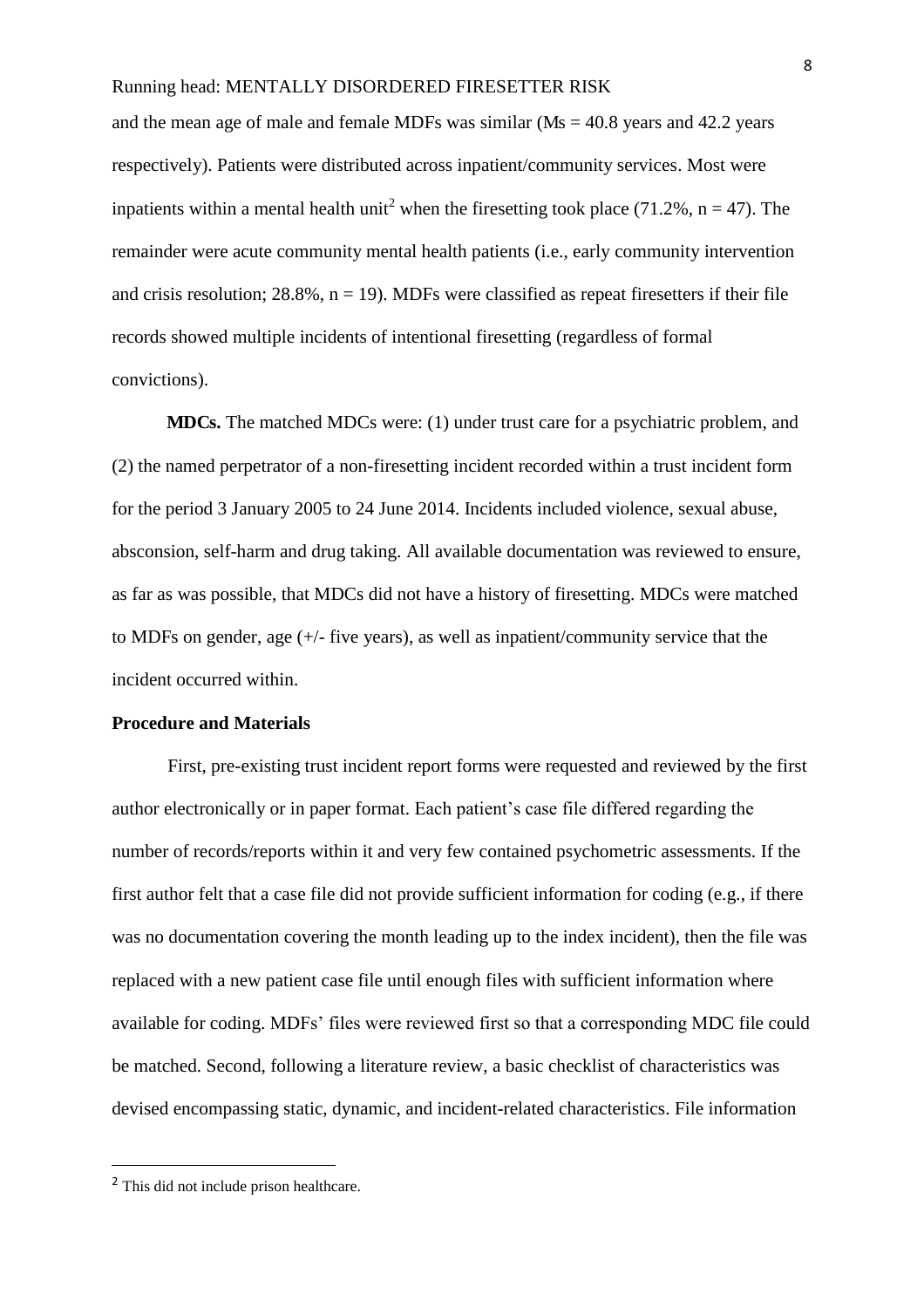reviewed included risk assessments, Mental Health Review Tribunal reports, psychological assessments, and nursing progress notes. Using the checklist, the first author determined whether each checklist factor was present using each patient's case file. In the case of dynamic risk, factors needed to be present in the month prior to the incident (firesetting or control) in order to be rated as present. For repeat firesetters, if multiple incidents of firesetting were apparent then the first incident was chosen for the coding of dynamic and incident risk factors. The checklist evolved substantially throughout the review. To promote the discovery of previously unrecorded dynamic risk factors, potentially risk-increasing characteristics found within the patient files were documented. Then, upon completion of the file reviews, all items were reviewed and collapsed as appropriate (e.g., 'poor sleep hygiene' and 'poor diet', were combined into a broader item of 'poor self-care'<sup>3</sup>).

**Variables.** Basic static (e.g., previous hospital admission), dynamic (e.g., change in care plan), and incident factors (e.g., premeditation) were recorded for each participant (see Tables 3 for the full list of variables). All dynamic risk factors were recorded as present or absent in the month prior to the firesetting or control incident. For example, the statement "Patient became verbally aggressive and hostile, demanding medication" was coded as the dynamic factor of hostility and "Phone call received from daughter stating that mother was going to commit suicide" was coded as the dynamic factor of suicidal ideation/self-harm. Only one statement such as those described above was required within each case file to provide evidence of each static, dynamic, or incident characteristic.

**Coding.** The first author collected and coded all files. To reduce possible bias, a second independent researcher—experienced in working with mentally disordered offenders—

 $\overline{a}$ 

<sup>&</sup>lt;sup>3</sup> We set up the original checklist to obtain information on fire interest, passive personality, and confrontation avoidance. However, these variables had to be removed from the checklist because of difficulty ascertaining their presence/absence from file review data alone.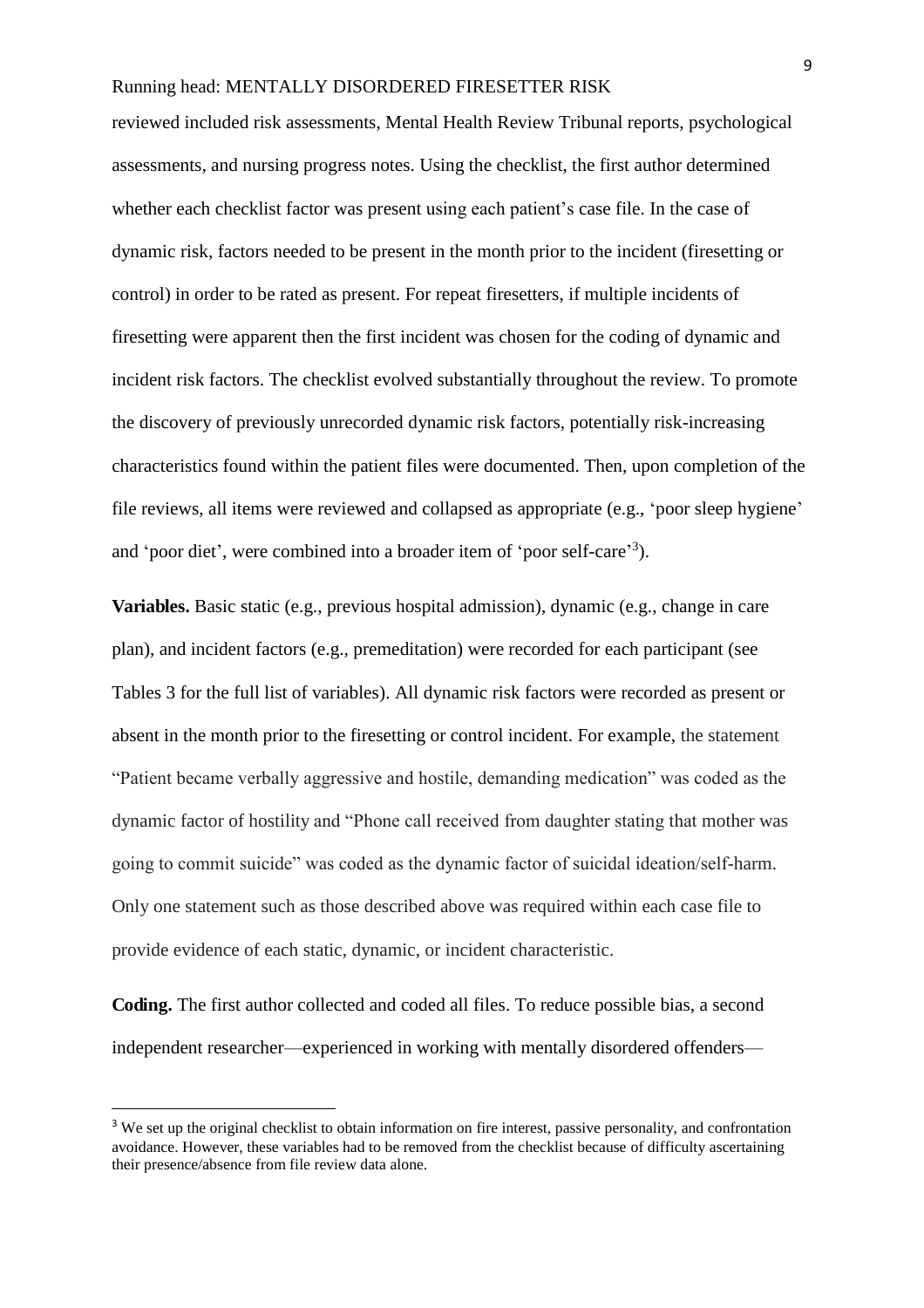independently coded a randomly selected 20% of the patient files ( $n = 28$ ; 14 MDFs, 14 MDCs). The two coders demonstrated a 100% concordance rate, whereby both had independently noted the same codes for all double coded files. The first author spent several hours training the coder using examples which may explain this exceptional concordance.

#### **Data Analysis Strategy**

Analyses were conducted using IBM SPSS statistics 24.0. Exploratory analyses were conducted using Pearson's  $\chi^2$  analyses (with Fisher's Exact test where expected cell sizes  $<$ 5). We did not correct for error regarding the number of univariate tests undertaken due to the novelty of the research questions and desire to ensure all potential risk factors were considered for model inclusion. Single step binary logistic regression was used to evaluate the combined predictive power of all significant univariate predictors, with all predictors assessed a priori for multicollinearity. Models were built iteratively such that variables were removed with reference to the Wald statistic, change in -2loglikelihood value, and the overall rate of correct classification. The aim of this process was to achieve the most parsimonious model with the best classification of cases. Outliers and influential cases were examined and reported for each final model. Logistic regression differentiation between target groups was assessed using the proportion of the sample correctly classified and the Receiver Operating Characteristic (ROC) curve. The area under the ROC curve (AUC) provides a metric for how well the overall model discriminates between the two target categories, with values > .71 indicating a large discriminatory effect ( $d = .80$ ; Rice & Harris, 2005).

G\*Power (Version 3.1; Faul, Erdfelder, Lang, & Buchner, 2007; with at least 80% power and  $\alpha$  = .05) indicated that 88 participants were required to conduct each  $\chi^2$  and detect a medium effect (.30), and 102 participants were required to conduct each independent t test and detect a medium effect (.50). Finally, Vittinghoff and McCulloch's (2007) simulation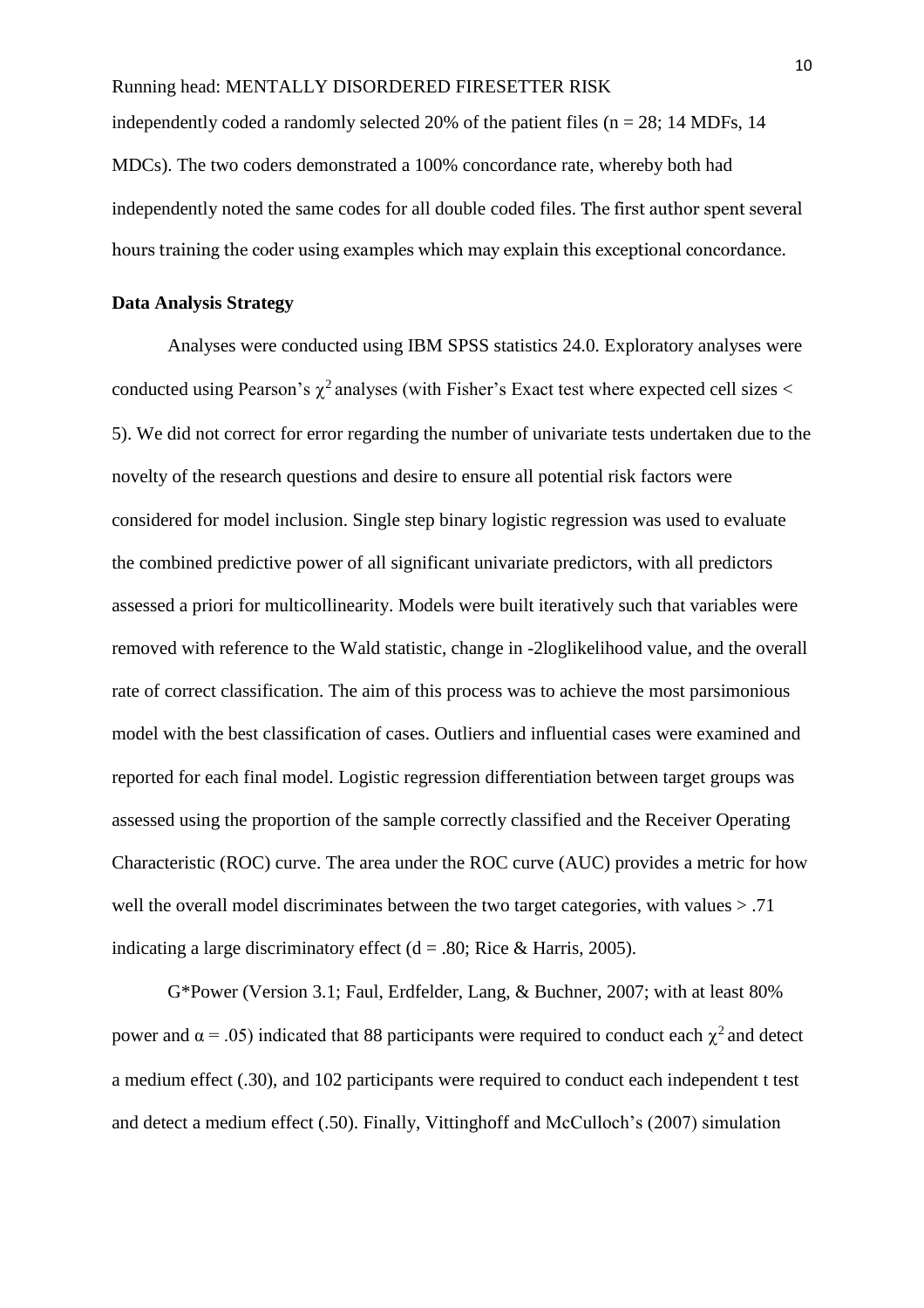study demonstrates that 10 participants for each IV (df) per outcome event is more than adequate for optimum model performance using binomial forced entry logistic regression.

#### **Results**

#### **Predictors of Firesetting Versus other Incident Types**

Univariate predictors of firesetting are shown in Table 1. For static factors, MDFs were differentiable from MDCs on their lower levels of substance use disorder and higher rates of previous psychiatric admission. There was also a trend towards MDFs being less likely to have a diagnosis of trauma/dissociative disorders relative to MDCs. MDFs and MDCs also differed on dynamic risk factors recorded one month prior to the incident. MDFs were more likely to express suicidal ideation/self-harm and be socially isolated in the month prior to the incident. However, relative to MDCs, MDFs were less likely to exhibit an external locus of control. There was also a trend towards MDFs having higher levels of impulsivity and lower levels of hostility relative to MDCs in the month prior to the incident. On general incident characteristics, MDFs were more likely to have targeted property and to have evidence of some premeditation of the incident relative to MDCs.

Entry of all significant univariate predictors and those trending towards significance into a logistic regression model showed that the model significantly improved upon chance prediction,  $\chi^2$  (6)= 39.71, p <.001 (see Model 1, Table 2 for model parameters). The final model correctly classified 74% of participants (80% of MDCs, 68% of MDFs). Only two outlier cases were identified through examination of standardised residuals, indicating no problems for model fit. A ROC curve calculated using the predicted probabilities for each case indicated that the model as a whole was very effective in discriminating between MDFs and MDCs (AUC = .80,  $p < .001$ ).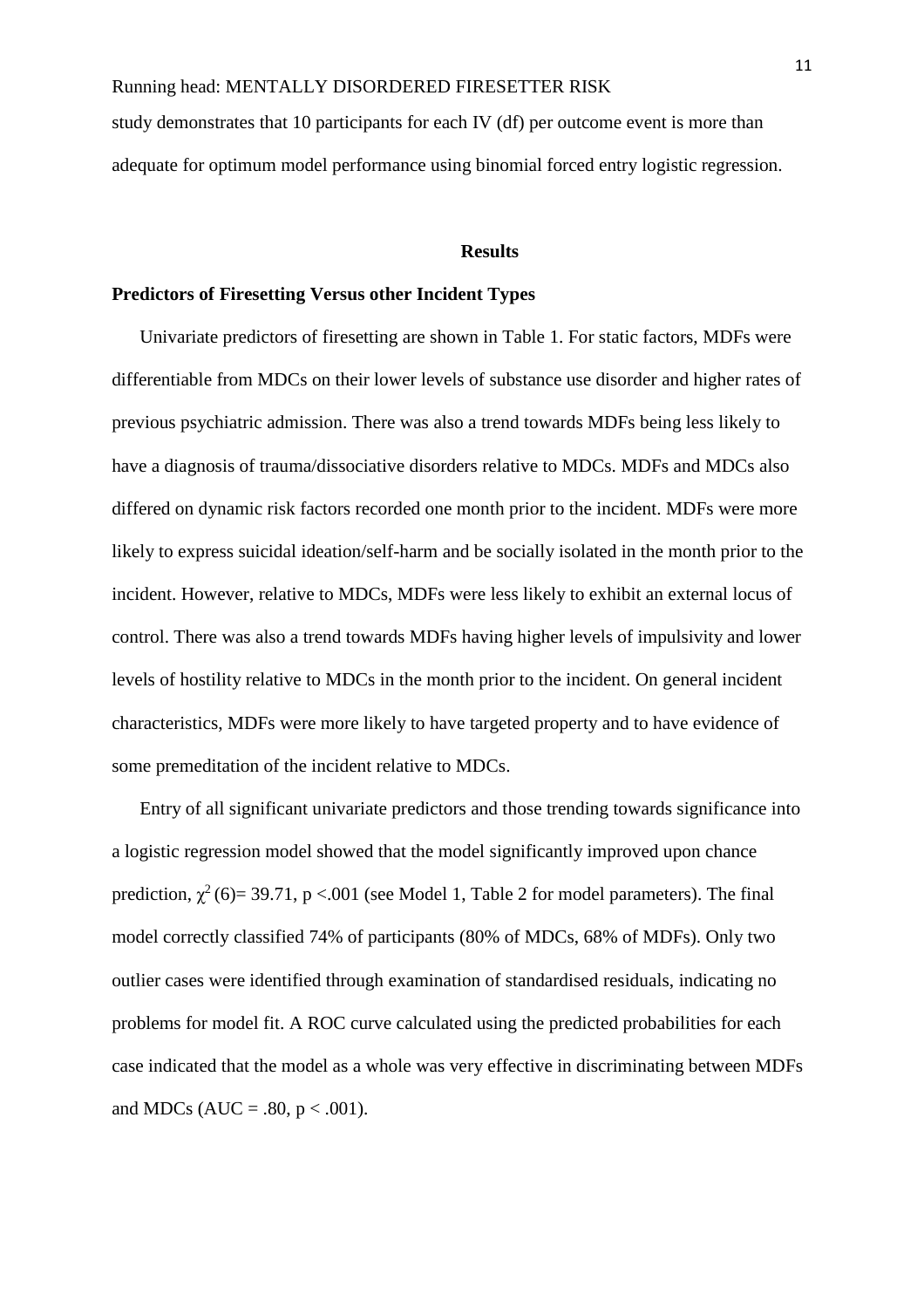#### **Gender Sensitive Differentiation of Firesetting Versus Other Incident Types**

Univariate analyses are shown in Table 1. Among the 80 women, MDFs were less likely than MDCs to have the static risk factor of a diagnosis of substance use disorder and more likely to have previous hospital admissions. On dynamic risk factors recorded one month prior to the incident female MDFs were more likely to be observed isolating themselves and to demonstrate impulsivity relative to female MDCs. There was a trend towards female MDFs being more likely than female MDCs to demonstrate emotionalregulation deficits and express suicidal ideation/self-harm in the month prior to their incident. On general incident characteristics, female MDFs were more likely than their MDC counterparts to target property and to premeditate the incident.

 For multivariate analyses, suicidal ideation/self-harm was removed due to multicollinearity with multiple other variables (i.e., impulsivity, emotional-regulation, and premeditation) and we removed impulsivity due to a significant moderate correlation with emotional-regulation. The final logistic regression model (see Model 2, Table 2) significantly improved upon chance classification,  $\chi^2$  (5) = 40.74, p <.001, correctly classifying 80% of cases (86% of MDCs, 75% of MDFs) and obtaining an AUC of .88 ( $p < .001$ ) in ROC analysis. Two cases were misclassified and obtained standardised residuals greater than 2, but this accounted for less than 5% of the sample suggesting model fit was adequate.

 Among the 52 male participants, on static factors, MDFs were significantly more likely to have received a diagnosis for bipolar disorder and significantly less likely to have a diagnosis for substance use disorder. On dynamic risk factors recorded one month prior to the incident, male MDFs were significantly less likely than their male MDC counterparts to have exhibited hostility. For general incident characteristics, firesetting by male MDFs was more likely than control incidents to occur overnight and to target property. Due to small sample size and over-fitting, multivariate modelling was not possible for male participants.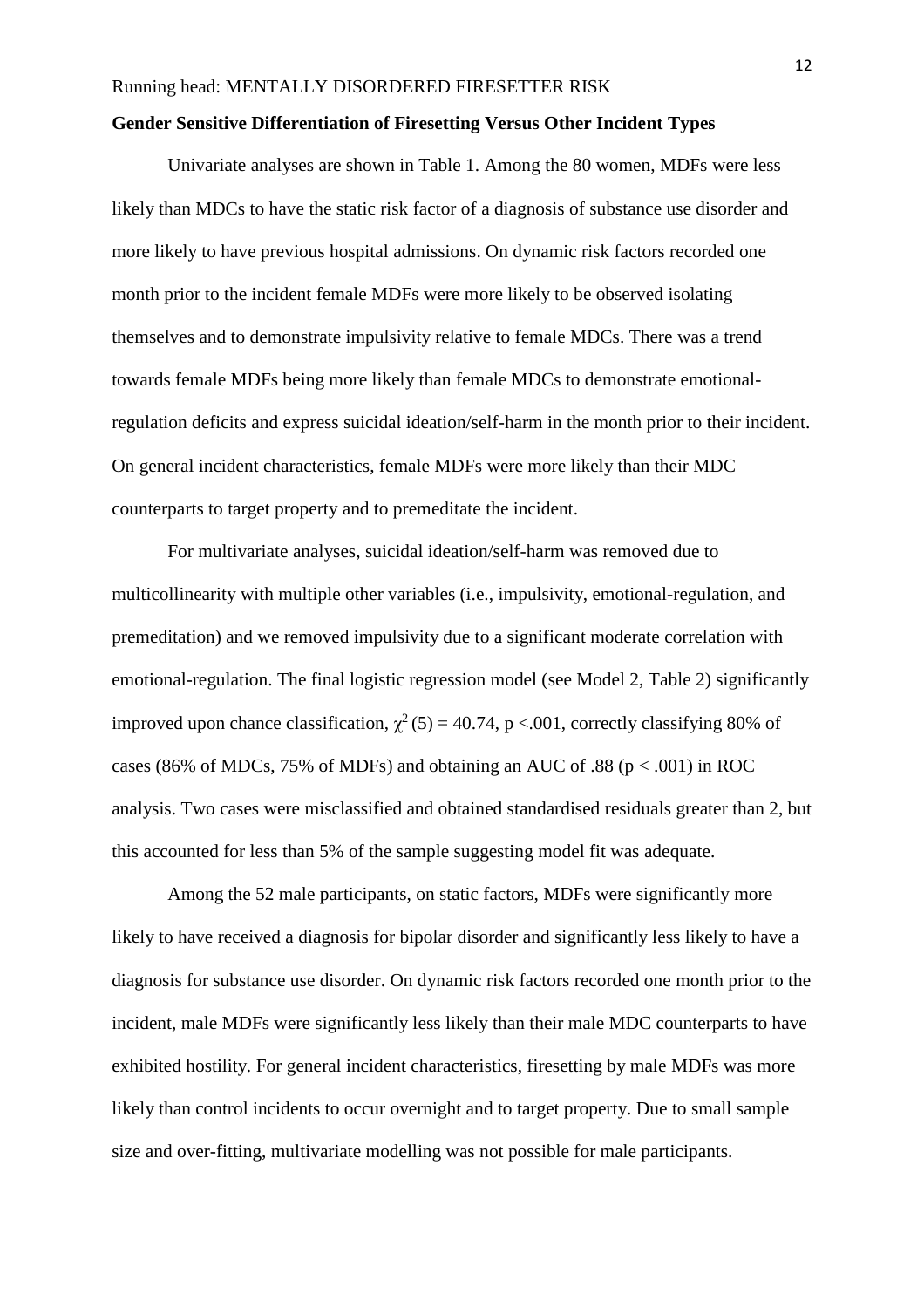#### **Differentiating Between Male and Female Firesetters**

Initial exploratory analyses showed that male and female MDFs were more similar than different across the variables and could only be differentiated on a small number of variables (see Table 3). On static factors, the 40 female MDFs were more likely than the 26 male MDFs to have received a diagnosis of a personality disorder. Further, on dynamic risk factors, female MDFs were more likely to have demonstrated problems with emotionalregulation and impulsivity in the month prior to the incident. On general incident characteristics, female MDFs were less likely to be intoxicated and more likely to target a person with their firesetting, which was typically themselves. There was also a trend for female MDFs to have experienced a triggering event in the month leading up to the incident relative to male MDFs.

Targeting self during the firesetting incident was highly correlated with setting a fire with the motivation of self-harm/suicide ( $p = .76$ ) and with targeting property ( $p = .94$ ) so we removed this variable from subsequent analyses. Similarly, targeting property was strongly negatively correlated with setting fire with a motivation of self-harm/suicide ( $p = -70$ ) leading the two variables to be tested independently in the final multivariate model. Overall, the combination of variables examining intoxication at the time of the incident, impulsivity in the month prior to the incident, and targeting property during the incident was best able to differentiate male and female MDFs (see Model 3, Table 2 for model parameters). This model correctly classified 81% of cases, although it was more accurate in classifying female MDFs than male MDFs (95% vs. 58%). Outlier analyses showed three men were incorrectly classified as women. Although this represented less than 5% of the sample, it indicates some lack of fit. ROC analysis showed that the model effectively discriminated between male and female MDFs with an AUC of .85 ( $p < .001$ ). Testing the same model but substituting 'targeting property' with the highly negatively correlated variable of 'fire as self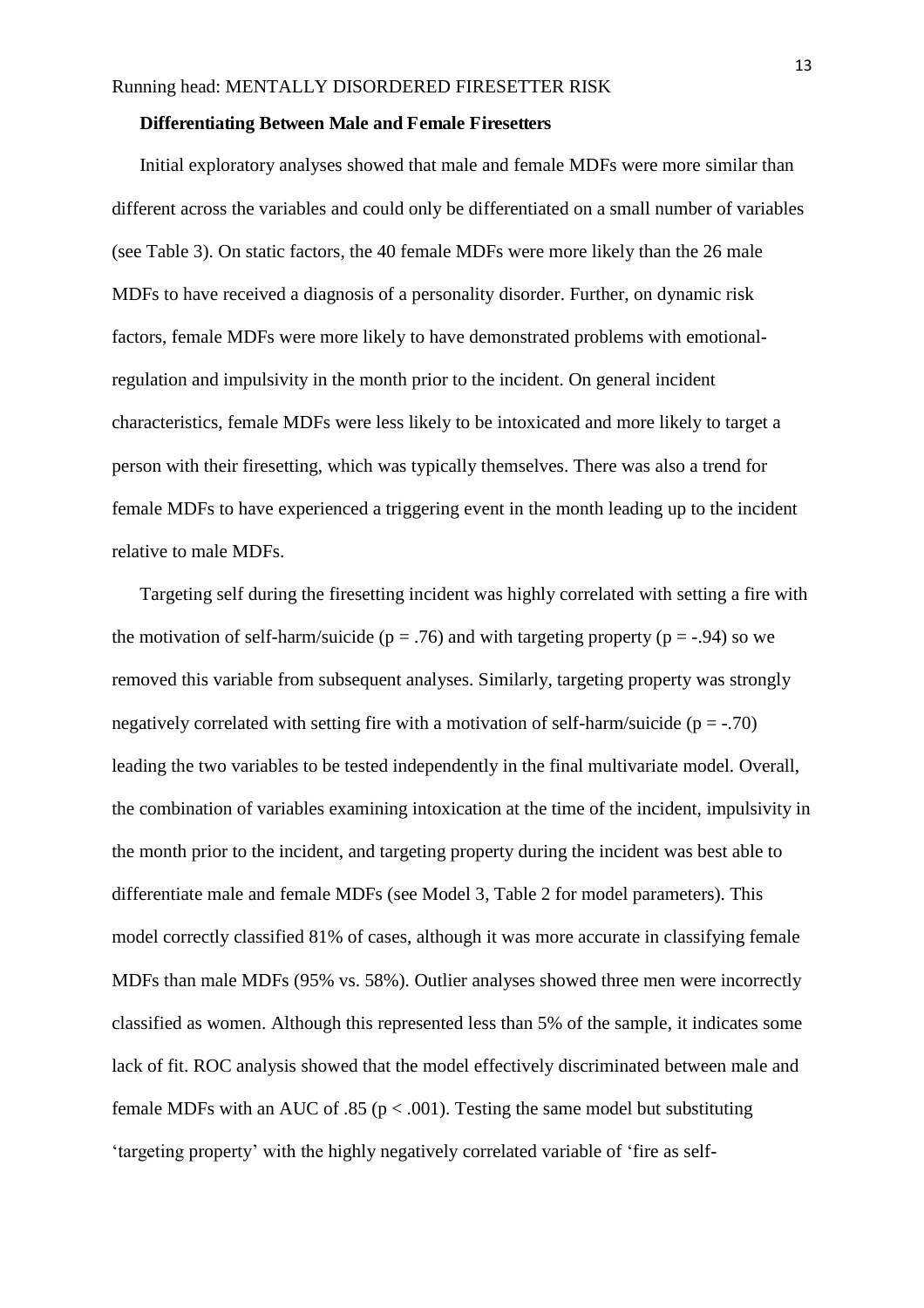harm/suicide' motive for setting the index fire was marginally less effective overall in classifying cases (79% correct classification), but slightly more effective in correctly classifying male MDFs (88% female MDFs, 65% male MDFs).

#### **Differentiating One-time and Repeat MDFs**

Initial exploratory analyses showed a small number of differences between one-time  $(N =$ 34) and repeat ( $N = 32$ ) MDFs. Repeat MDFs were more likely to have the static risk factor of a diagnosis of personality disorder and the dynamic risk factors of being more likely to be assessed as demonstrating impulsivity and isolating themselves in the month prior to the index incident. However, they were less likely to have been non-compliant with prescribed medications in the month prior to the incident. On incident characteristics, repeat MDFs were also less likely to take steps to extinguish their fire. In addition, there were trends towards repeat MDFs being more likely to set multiple fires during their fire incident; being more often assessed as having an external locus of control; less likely to have been requesting help from services prior to the incident, and less likely to have had a recent change in care plan. While proportionally more women were repeat firesetters (53% women vs. 42% men), there was no significant gender difference ( $\chi^2(1) = .66$ , p =.42).

Entering these variables into an iterative process of logistic regression resulted in a final model including four variables (see Model 4, Table 2). This model produced classification significantly different from chance  $\chi^2(4) = 22.28$ , p < .001 and correctly classified 71% of the sample (72% repeat MDFs, 71% one-time MDFs). There were no outlier cases identified using this model. ROC curve calculation showed a good probability of differentiating between groups using this model ( $AUC = .80$ ,  $p < .001$ ).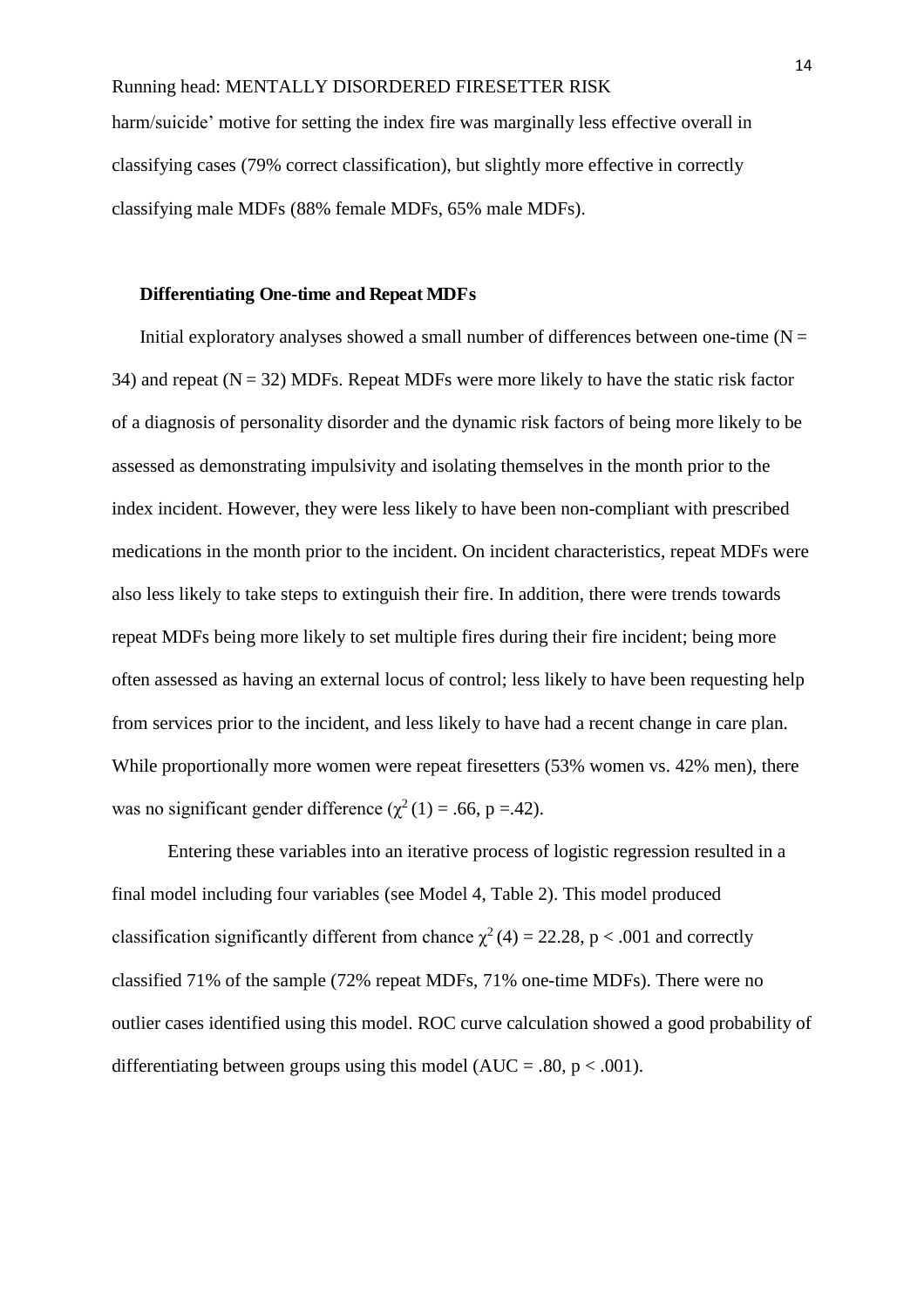#### **Discussion**

This study is original and significant since it is the first to compare MDFs with a matched group of MDCs on potential static, dynamic, and incident-related risk factors. Overall, we found that mixed gender MDFs could be differentiated from MDC counterparts using a cluster of static, dynamic, and incident-related predictors (i.e., higher levels of previous hospital admissions, impulsivity, and incident premeditation, and lower levels of substance use disorder, hostility, and external locus of control). When risk predictor variables were examined separately for MDFs and MDCs subdivided by gender, we could only model risk predictors for females. Here, lower levels of substance misuse disorder diagnoses and higher levels of incident premeditation remained reliable predictors of female MDFs relative to female MDCs. However, emotional-regulation problems and social isolation in the month leading up to the incident uniquely predicted only female mentally disordered firesetting. Targeting property during the incident also predicted female MDFs versus female MDCs.

 Previous research has highlighted that MDFs are characterised by a higher number of previous mental health service contacts or admissions relative to mentally disordered nonfiresetting offenders (Ducat et al., 2013). Impulsivity has also been identified as being prevalent within MDFs (Räsänen, Puumalainen, Janhonen, & Väisänen, 1996). However, some of the mixed gender MDF predictors found in our study are somewhat new. For example, previous theoretical commentary—within the domain of firesetting more generally—has tended to portray firesetting as a form of learnt passive-aggressive hostility (see Gannon et al., 2012) and research (in the absence of adequate control groups) has reported substance dependence to be prevalent in a wide variety of firesetters (Grant & Kim, 2007; Ritchie & Huff, 1999). Our research—incorporating a matched control group—appears to challenge both assumptions since lower levels of substance misuse and hostility distinguished MDFs from their MDC counterparts. Nevertheless, it is possible that passive-

15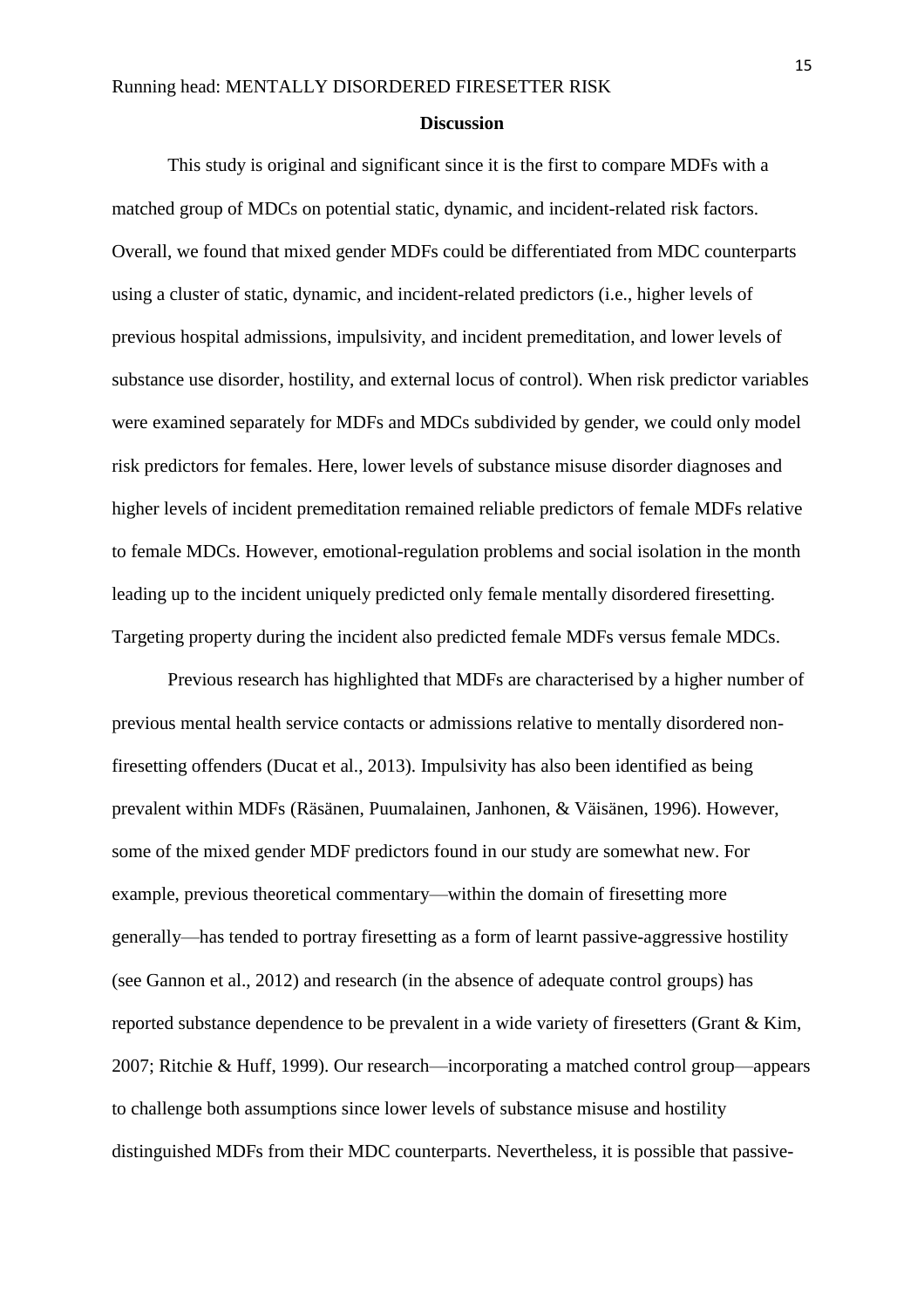aggressive hostility was missed in our coding and that only overt hostility was coded. This may have resulted in exceptionally low levels of hostility being recorded for the firesetting group. Furthermore, no research has ever suggested that MDFs are more likely to premeditate an incident of firesetting relative to MDCs who commit other undesirable behaviours. This suggests a clear element of wilfulness to firesetting within psychiatric services.

Emotional-regulation problems have also been highlighted in MDFs and firesetters more generally (Geller, 1992; O'Sullivan & Kelleher, 1989; Tyler & Gannon, 2012). This static variable was a unique predictor of female firesetting—but was not associated with male firesetting—suggesting a clear gender difference. Given social isolation in the lead up to the firesetting was also a unique predictor for women, it is possible that they actively attempted to isolate themselves in order to plan their firesetting targeted at property. Alternatively, women may have premeditated their firesetting as a result of social isolation. In support of this latter hypothesis, research suggests that negative internal states, such as loneliness, can lead an individual to self soothe using fire, in an attempt to restore positive affect (Gannon et al., 2012; Ó Ciardha & Gannon, 2012).

Interestingly, when we examined the best predictors of female MDFs versus male MDFs, these groups were clearly distinguishable using only three variables: intoxication, impulsivity, and targeting property during the incident. Female MDFs exhibited lower levels of intoxication during their firesetting, were more impulsive in the month leading up to their firesetting, and were less likely to set fire to property. A closer examination of the female MDFs' firesetting targets illustrated that they focused on a person as a target; typically themselves. These findings appear to support Dickens et al. (2007) who found female MDFs were more likely to set fires to attract attention or as a form of 'parasuicide' relative to male MDFs (see also Miller & Fritzon , 2007) and that male MDFs were more likely than females to fireset whilst intoxicated. However, our findings also extend Dickens et al.'s through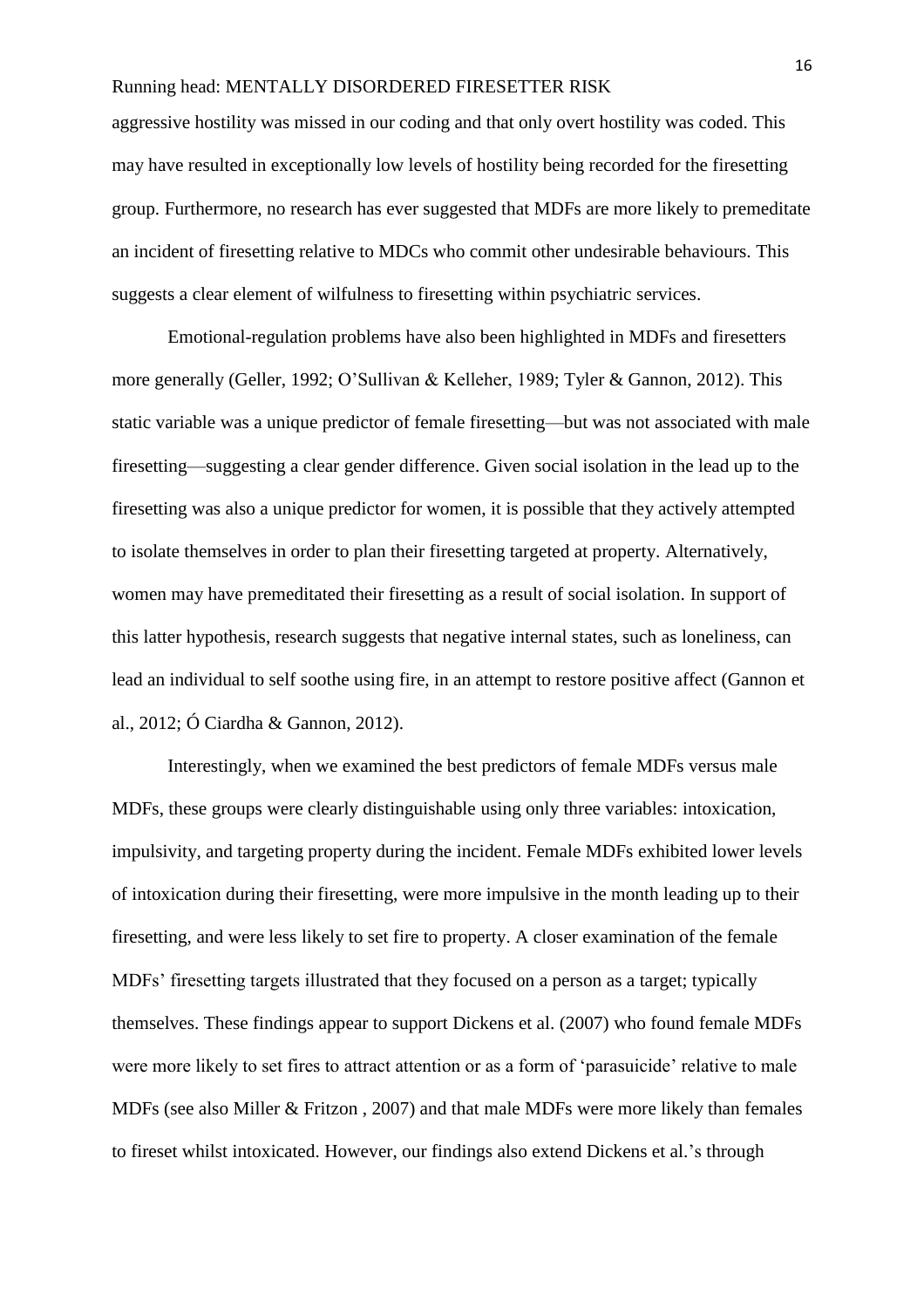suggesting that impulsive decision-making is particularly notable in female MDFs in the month leading up to their firesetting. Significant impulsivity issues are a key feature of borderline personality disorder and is more prevalent in female firesetters relative to males (see Ducat et al., 2017). Although borderline personality disorder was not highlighted separately in our study, it may explain why female MDFs targeted themselves when misusing fire. Our study extends previous findings through showing that many male MDFs appear to require a disinhibitor (i.e., intoxication) in order to misuse fire whereas females appear to hold internalised disinhibition (i.e., impulsivity).

 Four key variables distinguished one-time and repeat MDFs. These variables spanned static and dynamic factors (i.e., personality disorder, medication non-compliance, external locus of control, and steps taken to extinguish the fire). In brief, repeat MDFs were likely to have a personality disorder diagnosis and to display an externalized locus of control in the lead up to their incident relative to one-time MDFs. Repeat MDFs were also less likely to have problems in medication compliance, or to take steps to extinguish the index fire. These results generally support the mainstream mentally disordered offending literature showing that recidivists demonstrate high levels of personality disorder (Coid, Hickey, Kahtan, Zhang, & Yang, 2007; Walter, Wiesbeck, Dittmann & Graf, 2011) and antisocial characteristics (Bonta, Blais, & Wilson, 2014).

#### **Key Theoretical Contributions**

Our findings provide important theoretical contributions to the MDF literature. First, they suggest that individuals who misuse fire—relative to other mentally disordered offenders—hold a more pervasive mental health history characterised by repeated hospitalisations, general impulsivity, and premeditation in relation to firesetting. This provides support for the dynamic risk factor of coping and control proposed within the M-

17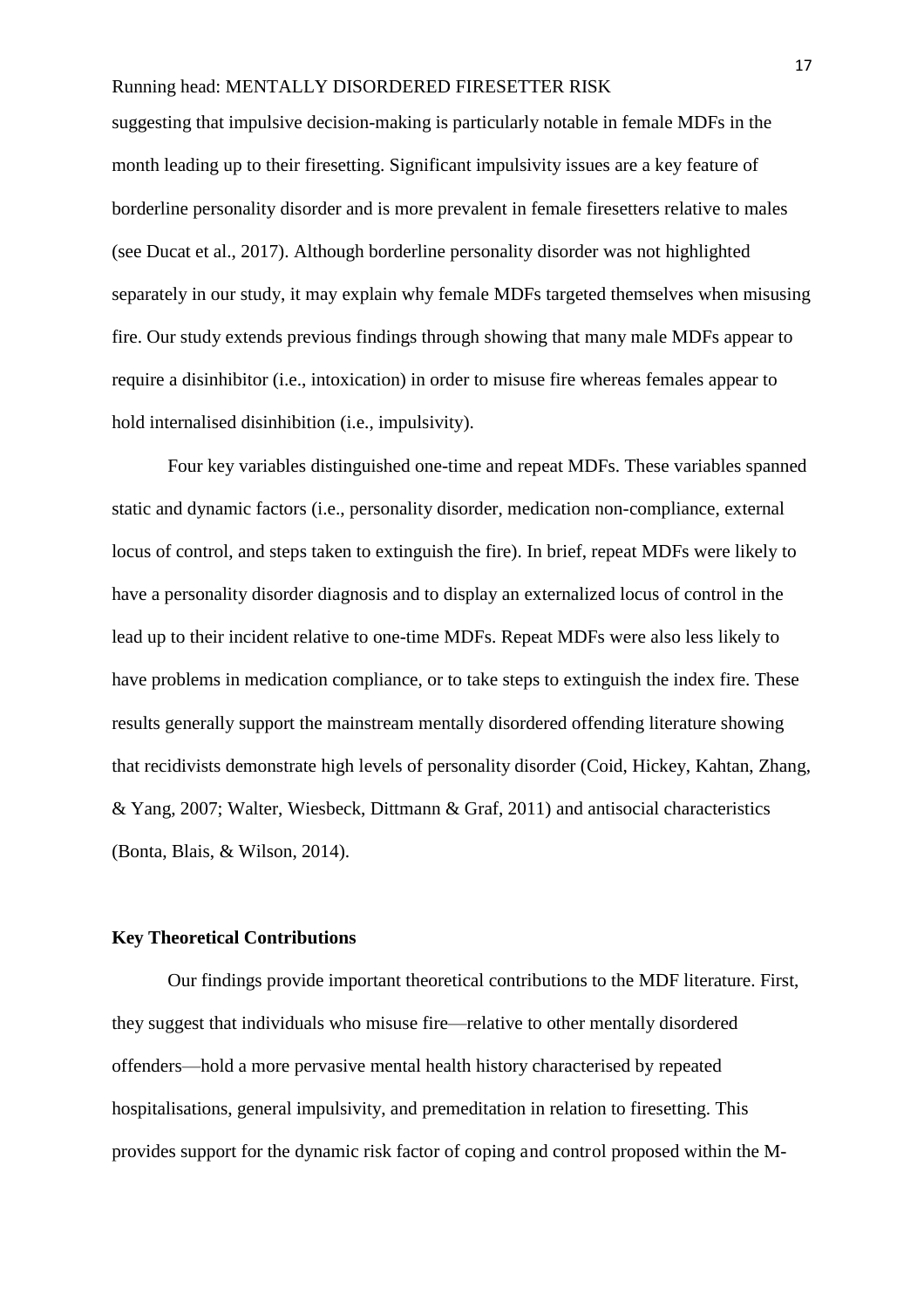TTAF. Not only does this research show that this factor can discriminate firesetters from their non-firesetting counterparts, but it also highlights the complexity of coping and control as a risk factor. MDFs appear to be hold both strengths and weaknesses in this domain; demonstrating impulsivity in the lead up to their fire incident but also some level of willfulness that would require self-governance to implement. Further, our findings show that although male and female MDFs have similar risk characteristics there are also key differences. For example, when specifically compared to male MDFs (Model 3), female MDFs were characterised by marked problems with emotion-regulation and impulsivity which appeared to have resulted in them being more likely to misuse fire towards individuals such as themselves. This supports the emotionally expressive subtype of the M-TTAF which proposes that women, in particular, hold problems with impulsivity that result in fire misuse as a form of 'cry for help', self-harm, or suicide (see also Long, Dickens, & Dolley, 2014). Finally, our comparison of one-time and repeat firesetters (Model 4) highlighted that having a diagnosis of personality disorder, as well as an external locus of control, predicted repetitive fire use. This contributes to the M-TTAF through suggesting that these characteristics maintain firesetting in some way; perhaps via antisocial sentiments and cognitions (i.e., the Attitudes dynamic risk factor domain).

#### **Strengths, Limits, and Future Directions**

This study examined specialist archived NHS records obtained from clinical incident recording practices. This ensured that the data collected was ecologically grounded. We did, however, find that it was difficult to determine some key dynamic risk factors associated with mentally disordered firesetting because of this. For example, fire interest was not reliably measured or documented within patient files, and so we were unable to collect information on this dynamic risk variable. We also did not set out to examine whether MDFs who target self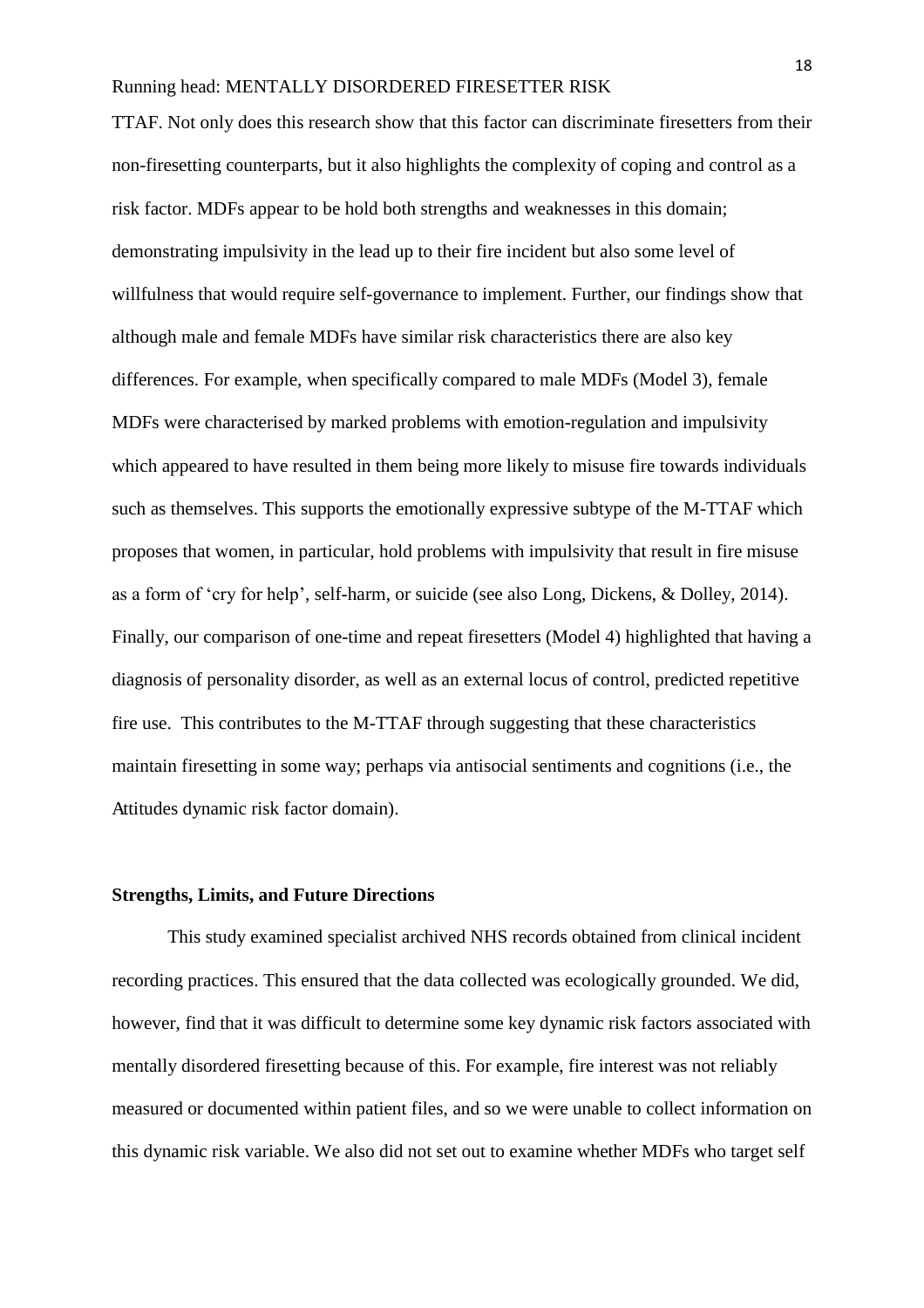or property differ in important ways. Future work might examine such differences to aid risk management within mental health care settings. Nevertheless, overall, our findings highlight the importance of examining male and female MDFs separately in future studies in order to develop gender-informed theoretical models of firesetting risk in mentally disordered firesetting. Our findings also highlight the importance of examining one-time versus repeat firesetters in order to further understand what drives persistent misuse of fire.

#### **Conclusion**

We found that numerous characteristics predict whether a mentally disordered individual has misused fire or engaged in some other undesirable behavior. Those who misused fire held more previous hospital admissions, exhibited impulsivity and incident premeditation as well as lower levels of substance use disorder, hostility, and external locus of control. When specifically examining females who had misused fire, relative to males, we found females were less likely to target property and held lower levels of intoxication during the incident. However, females exhibited more impulsivity. Finally we found those who had repeatedly misused fire were more likely to have a personality disorder and an external locus of control relative to one time offenders. Repeat offenders were also less likely to have medication compliance problems, or to try to extinguish their fire.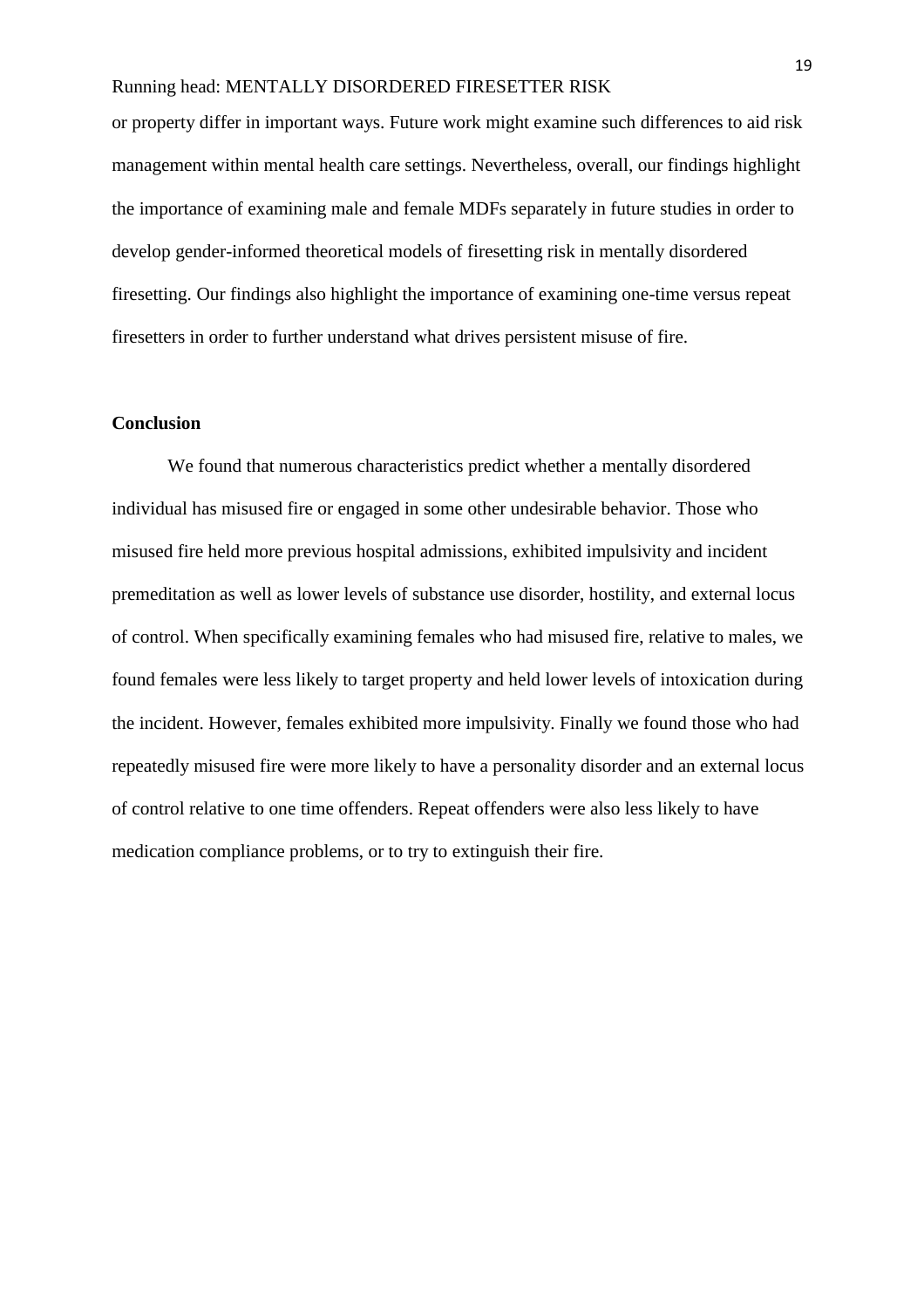#### **References**

- Bonta, J., Blais, J., & Wilson, H. A. (2014). A theoretically informed meta-analysis of the risk for general and violent recidivism for mentally disordered offenders. Aggression and Violent Behavior, 19, 278-287. doi: 10.1016/j.avb.2014.04.014
- Bradford, J. M. (1982). Arson: A clinical study. Canadian Journal of Psychiatry, 27, 188-193.
- Brown, S., Bowen, E., & Prescott, D. (2017). *The forensic psychologist's report writing*  guide. NY: Routledge.
- Coid, J., Hickey, N., Kahtan, N., Zhang, T., & Yang, M. (2007). Patients discharged from medium secure forensic psychiatry services: reconvictions and risk factors. The British Journal of Psychiatry, 190, 223-229. doi:10.1192/bjp.bp.105.018788
- Craig, L., Dixon, L., & Gannon, T. A. (2012). What works in offender rehabilitation: An evidence-based approach to assessment and treatment. Chichester, UK: Wiley-Blackwell.
- Dickens, G. L., & Doyle, M. (2016). Mentally disordered firesetters in secure mental health care: A forensic mental health nursing perspective. In R. Doley, G. Dickens, & T.A. Gannon (Eds), The psychology of arson: A practical guide to understanding and managing deliberate firesetters (pp.260-275). Abingdon, Oxon. Routledge.
- Dickens, G., Sugarman, P., Ahmad, F., Edgar, S., Hofberg, K., & Tewari, S. (2007). Gender differences amongst adult arsonists at psychiatric assessment. Medicine, Science, and the Law, 47, 233-238. doi:10.1258/rsmmsl.47.3.233
- Dickens, G., Sugarman, P., Edgar. S., Hofberg, K., Tewari, S., & Ahmad, F. (2009). Recidivism and dangerousness in arsonists. Journal of Forensic Psychiatry and Psychology, 20, 621-639. doi:10.1080/14789940903174006.
- Douglas, K. S., Hart, S. D., Webster, C. D., & Belfrage, H. (2013). HCR-20V3: Assessing risk of violence *–* User guide. Burnaby, Canada: Mental Health, Law, and Policy Institute, Simon Fraser University.
- Ducat, L., McEwan, T., Ogloff, J., R., P. (2017). A comparison of psychopathology and reoffending in female and male convicted firesetters. Law and Human Behavior. doi: 10.1037/lhb0000264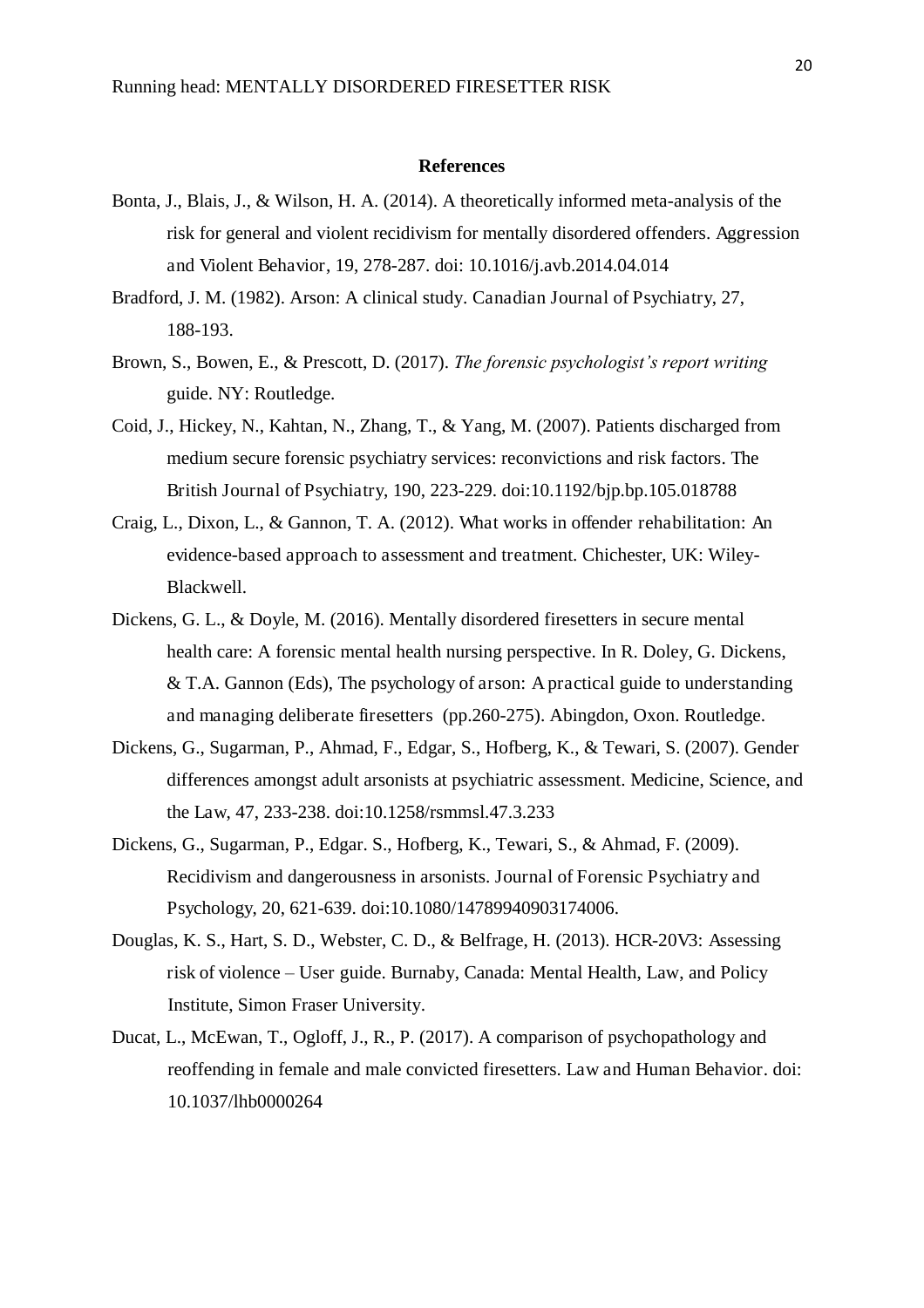- Ducat, L., Ogloff, J., R., P., & McEwan, T. (2013). Mental illness and psychiatric treatment amongst firesetters, other offenders and the general community. Australian and New Zealand Journal of Psychiatry, 47, 945-953. doi:10.1177/0004867413492223
- Enayati, J., Grann, M., Lubbe, S., & Fazel, S. (2008). Psychiatric morbidity in arsonists referred for forensic psychiatric assessment in Sweden. Journal of Forensic Psychiatry and Psychology, 19, 139-147. doi:10.1080/14789940701789500
- Faul, F., Erdfelder, E., Lang, A. G., & Buchner, A. (2007). G\*Power 3: A flexible statistical power analysis program for the social, behavioral, and biomedical sciences. Behavior Research Methods, 39, 175-191. doi:10.3758/bf03193146
- Gannon, T. A., Ó Ciardha, C., Barnoux, M. F., Tyler, N., Mozova, K., & Alleyne, E. (2013) Male imprisoned firesetters have different characteristics than other imprisoned offenders and require specialist treatment. Psychiatry: Interpersonal and Biological Processes, 76, 349-64. doi:10.1521/psyc.2013.76.4.349
- Gannon, T. A., Ó Ciardha, C., Doley, R, M., & Alleyne, E. (2012). The Multi Trajectory Theory of Adult Firesetting (M-TTAF). Aggression and Violent Behaviour, 17, 107-121. doi:10.1016/j.avb.2011.08.001
- Geller, J. L. (1992). Communicative arson. Journal of Hospital and Community Psychiatry, 43. 76-77.
- Geller, J. L., Fisher, W. H., Moynihan, K. (1992). Adult lifetime prevalence of firesetting behaviors in a state hospital population. Psychiatric Quarterly, 63, 129-142. doi:10.1007/bf01065986
- Grant, J. E., & Kim. S. W. (2007). Clinical characteristics and psychiatric comorbidity of pyromania. Journal of Clinical Psychiatry, 68, 1717-1722. doi:10.4088/jcp.v68n1111
- Hagenauw, L. A., Karsten, J., Akkerman-Bouwsema, G. J., de Jager, B. E., & Lancel, M. (2014). Specific risk factors of arsonists in a forensic psychiatric hospital. International Journal of Offender Therapy and Comparative Criminology, 58, 1- 16. doi:10.1177/0306624X13519744
- Hart, S., Sturmey, P., Logan, C., & McMurran, M. (2011). Forensic case formulation. International Journal of Forensic Mental Health, 10. 118-126. doi:10.1080/14999013.2011.577137
- Labree, W., Mijman, H., van Marle, H., & Rassin, E. (2010). Backgrounds and characteristics of arsonists. International Journal of Law and Psychiatry, 33, 149- 153. doi:10.1016/j.ijlp.2010.03.004
- Long, C. G., Dickens, G., & Dolley, O. (2014). Features and motivators of emotionally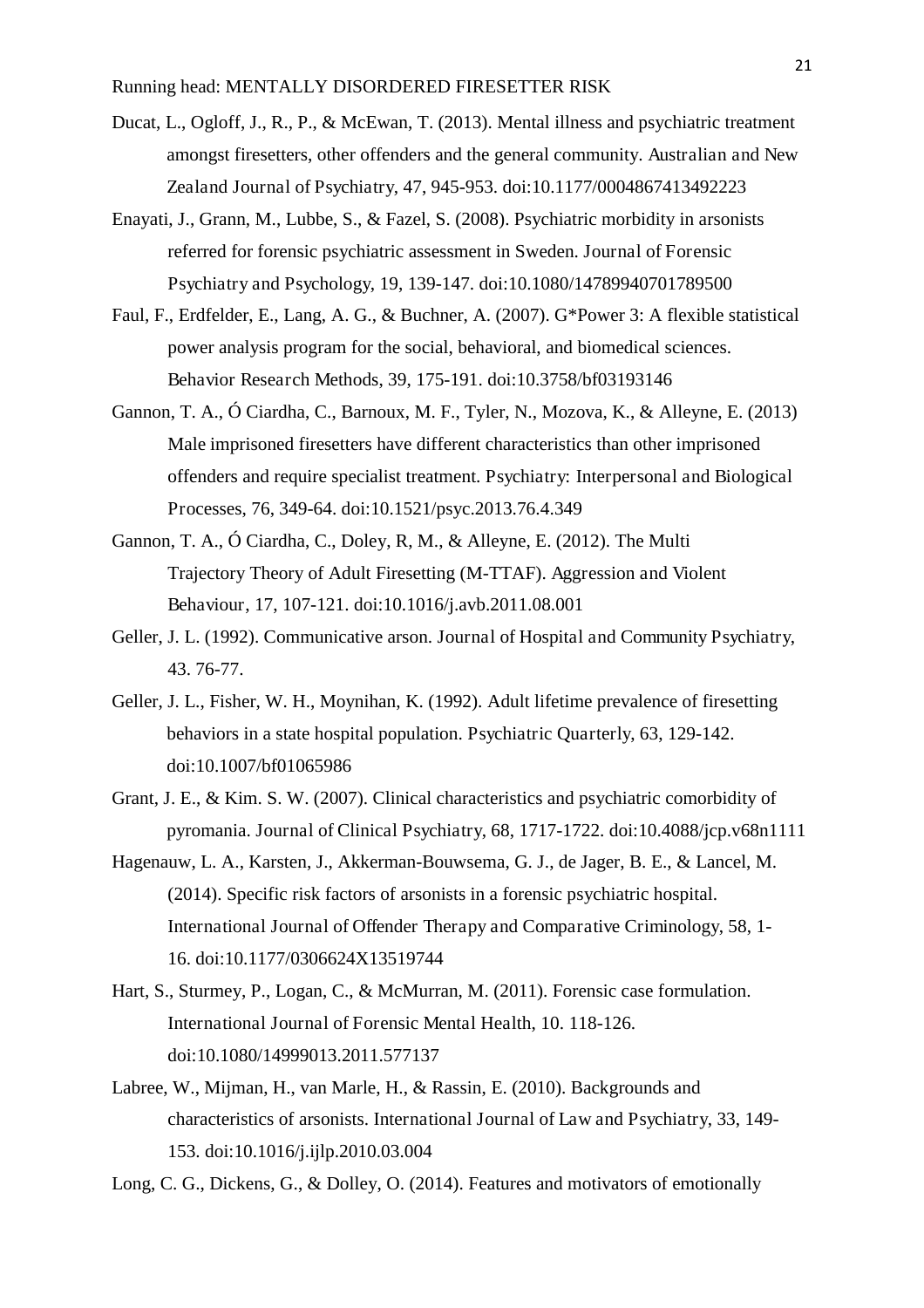expressive firesetters: the assessment of women in secure psychiatric settings. Journal of Criminal Psychology, 4, 129 – 142. doi:10.1108/JCP-08-2013-0022

- Long, C. G., Fitzgerald, K., & Hollin, C. R. (2015). Women firesetters admitted to secure psychiatric services: Characteristics and treatment needs. Victims & Offenders: An International Journal of Evidence-based Research, Policy, and Practice, 10, 341- 353. doi:10.1080/15564886.2014.967901
- McEwan, T. E., Doley, R. M., & Dolan, M. (2012). Bushfire and wildfire arson: Arson risk assessment in the Australian context. In G. L. Dickens, T. A. Gannon & P. A. Sugarman (Eds), Firesetting and mental health (pp. 206-223). London: Royal College of Psychiatrists.
- Miller, S., & Fritzon, K. (2007). Functional consistency across two behavioural modalities: fire-setting and self-harm in female special hospital patients. Criminal Behaviour and Mental Health, 17, 31-44. doi:10.1002/cbm.637
- Ó Ciardha, C., & Gannon, T. A. (2012). The implicit theories of firesetters: A preliminary conceptualization. Aggression and Violent Behavior, 17, 122-128. doi:10.1016/j.avb. 2011.12.001
- O'Sullivan, G., & Kelleher, M. J. (1989). Intentional self burning by psychiatric patients. Irish Journal of Psychological Medicine, 6, 41-43. doi:10.1017/s079096670001572
- Räsänen, P., Hakko, H., & Väisänen, E. (1995). The mental state of arsonists as determined by forensic psychiatric examinations. The Bulletin of the American Academy of Psychiatry and the Law, 23, 547-553.
- Räsänen, P., Puumalainen, T., Janhonen, S., & Väisänen, E. (1996). Firesetting from the viewpoint of an arsonist. Journal of Psychosocial Nursing, 34, 16-21. doi:10.1016/0379-0738(95)01710-0
- Repo, E., Virkkunen, M., Rawlings, R., & Linnoila, M. (1997). Criminal and psychiatric histories of Finnish arsonists. Acta Scandinavica, 95, 318-323.doi:10.1111/j.1600- 0447.1997.tb09638x
- Rice, M. E., & Harris, G. T. (1991). Firesetters admitted to a maximum security psychiatric institution. Journal of Interpersonal Violence, 33, 461-475. doi: 10.1177/088626091006004005
- Rice, M. E., & Harris, G. T. (1996). Predicting the recidivism of mentally disordered firesetters. Journal of Interpersonal Violence, 11, 364-375. doi:10.1177/088626096011003004

Rice, M. E., & Harris, G. T. (2005). Comparing effect sizes in follow-up studies: ROC Area,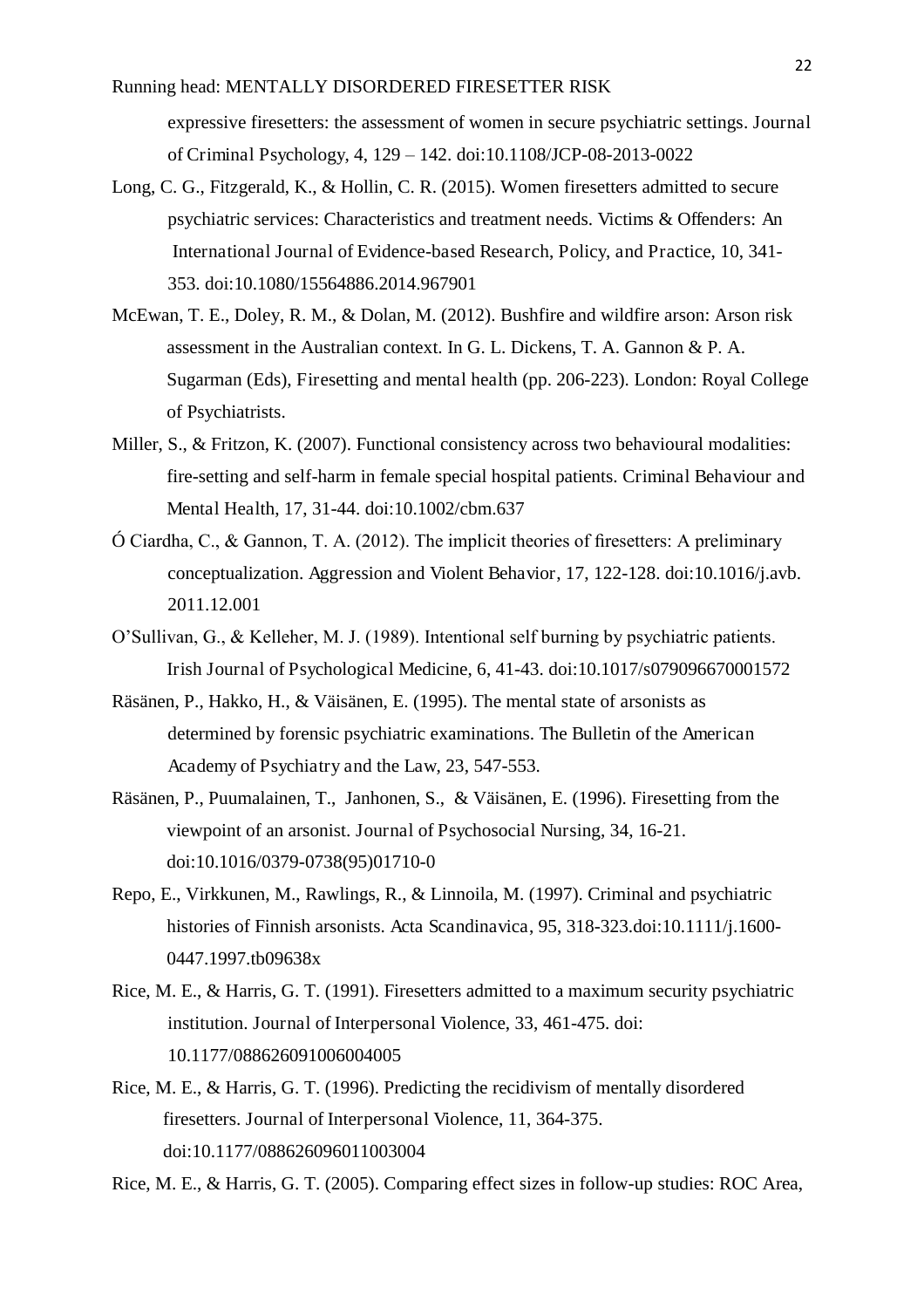Cohen's d, and r. Law and Human Behavior, 29, 615-620. doi:10.1007/s10979-005- 6832-7

- Ritchie, E. C., & Huff, T. G. (1999). Psychiatric aspects of arsonists. Journal of Forensic Sciences, 44, 733-740. doi:10.1520/jfs14546j
- Tyler, N., & Gannon, T. A. (2012). Explanations of firesetting in mentally disordered offenders: A review of the literature. Psychiatry: Interpersonal and Biological Processes, 75, 150-166. doi:10.1521/psyc.2012.75.2.150
- Tyler, N., Gannon, T. A., Dickens, G. L., & Lockerbie, L. (2015). Characteristics that predict firesetting in male and female mentally disordered offenders. Psychology, Crime & Law, 21, 776-797. doi: 10.1080/1068316X.2015.1054382
- Vittinghoff, E., & McCulloch, C. E. (2007). Relaxing the rule of ten events per variable in logistic and cox regression. American Journal of Epidemiology, 165, 710-718. doi:10.1093/aje/kwk052
- Walter, M., Wiesbeck, G. A., Dittmann, V., & Graf, M. (2011). Criminal recidivism in offenders with personality disorders and substance use disorders over 8 years of time at risk. Psychiatry Research, 186 (2-3). 443-445. doi: 10.1016/j.psychres.2010.08.009.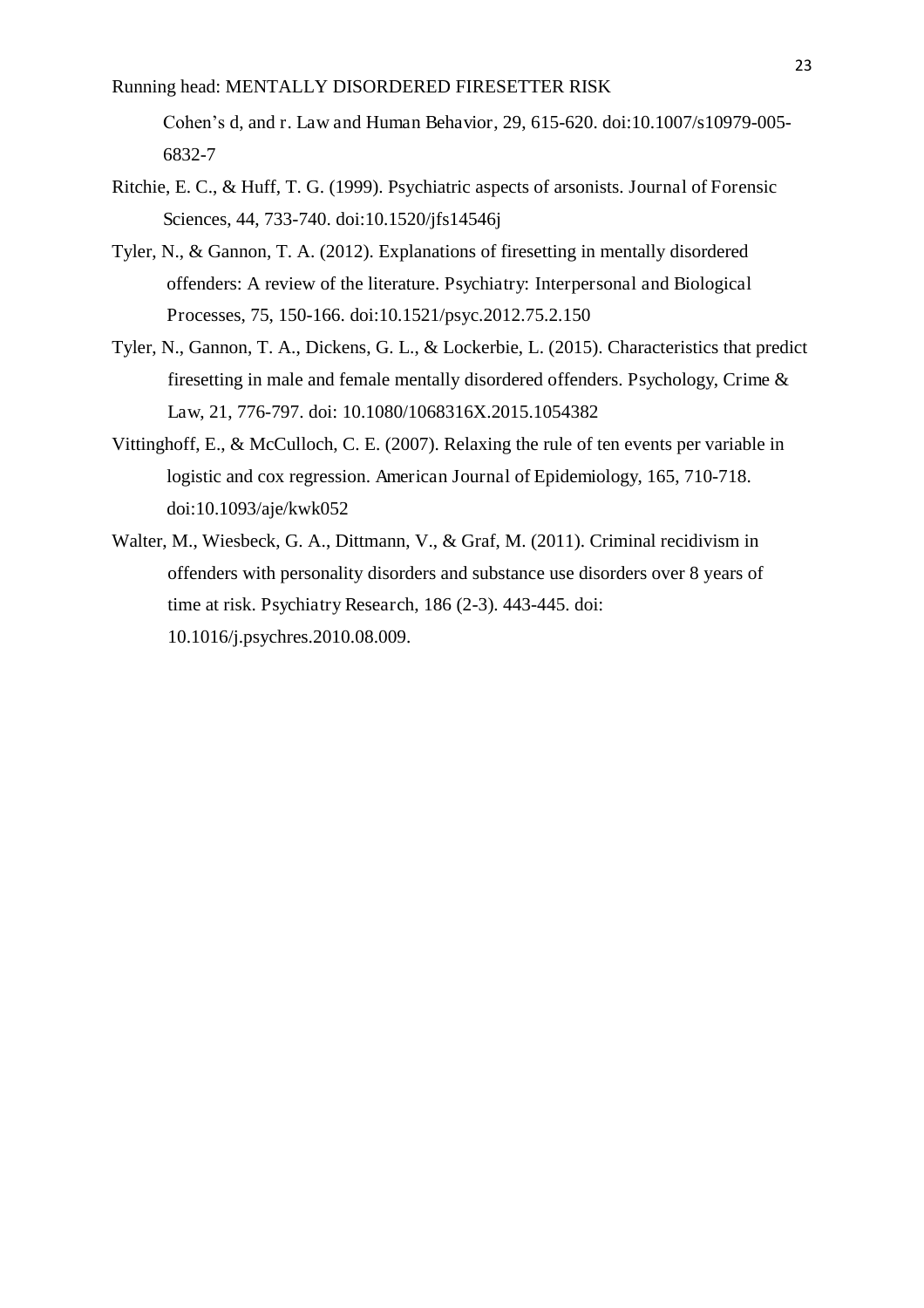## Table 1

## Univariate Predictors of Firesetting Incidents

| <b>Variable</b>                      | <b>Whole Sample</b> |                  | <b>Females</b> |                   | <b>Males</b> |                       |
|--------------------------------------|---------------------|------------------|----------------|-------------------|--------------|-----------------------|
|                                      | $(N = 132)$         | $\chi^2$ , p     | $(N = 80)$     | $\chi^2$ , p      | $(N = 52)$   | $\chi^2$ , p          |
|                                      | % MDC, % MDF        |                  | % MDC, % MDF   |                   | % MDC, % MDF |                       |
| <b>Static Factors</b>                |                     |                  |                |                   |              |                       |
| <b>Marital Status</b>                |                     |                  |                |                   |              |                       |
| Single or Divorced                   | 74.2, 84.8          | 2.28, .13        | 72.5, 82.5     | 1.15, .28         | 76.9, 88.5   | .47 <sup>a</sup>      |
| Ethnicity (white)                    | 92.4, 93.9          | 1.0 <sup>a</sup> | 95.0, 95.0     | 1.0 <sup>a</sup>  | 88.5, 92.3   | 1.0 <sup>a</sup>      |
| <b>Psychiatric Diagnoses</b>         |                     |                  |                |                   |              |                       |
| Anxiety                              | 4.5, 1.5            | .62 <sup>a</sup> | 7.5, 2.5       | .62 <sup>a</sup>  | 0.0, 0.0     |                       |
| <b>Personality Disorder</b>          | 43.9, 50.0          | 49, .49          | 45.0, 60.0     | 1.81, .18         | 42.3, 34.6   | .33, .57              |
| <b>Bipolar Disorder</b>              | 13.6, 21.2          | 1.32, .25        | 20.0, 15.0     | .35, .56          | 3.8, 30.8    | .02 <sup>a</sup>      |
| Depressive Disorder                  | 6.1, 10.6           | .89, .35         | 10.0, 10.0     | .00, 1.00         | 0.0, 11.5    | .24 <sup>a</sup>      |
| Trauma/dissociative Disorder         | 21.2, 9.1           | 3.77, .05        | 17.5, 7.5      | 1.83, .18         | 26.9, 11.5   | 1.98, .16             |
| <b>Substance Use Disorder</b>        | 54.5, 19.7          | 17.17,< .001     | 45.0, 17.5     | 7.04, .01         | 69.2, 23.1   | 11.1, < .001          |
| Psychotic Disorder                   | 50.0, 54.5          | .27, .60         | 42.5, 52.5     | .80, .37          | 61.5, 57.7   | .08, .78              |
| Neurological Disorder                | 25.8, 16.7          | 1.63, .20        | 30.0, 22.5     | .58, .45          | 19.2, 7.7    | .42 <sup>a</sup>      |
| Previous Hospital Admission          | 69.784.8            | 4.31, .04        | 70.0, 90.0     | 5.0, .03          | 69.2, 76.9   | .39, .53              |
| <b>Dynamic Factors</b> <sup>b</sup>  |                     |                  |                |                   |              |                       |
| <b>Active MI Symptoms</b>            | 77.3, 81.8          | .42, .52         | 82.5, 82.5     | .00, 1.00         | 69.2, 80.8   | .92, .34              |
| Change in Care Plan                  | 36.4, 33.3          | .13, .72         | 37.5, 32.5     | .22, .64          | 34.6, 34.6   | .00, 1.00             |
| Dependency on Others                 | 9.1, 10.6           | .09, .77         | 15.0, 10.0     | .46, .50          | 0.0, 11.5    | $24^{\rm a}$          |
| <b>Emotional-regulation Problems</b> | 62.1, 71.2          | 1.23, .27        | 62.5, 82.5     | 4.01, .05         | 61.5, 53.8   | .32, .58              |
| <b>External Locus of Control</b>     | 24.2, 10.6          | 4.27, .04        | 22.5, 12.5     | 1.39, .24         | 26.9, 7.7    | .14 <sup>a</sup>      |
| Impulsivity                          | 59.1, 74.2          | 3.41, .07        | 65.0, 87.5     | 5.59, .02         | 50.0, 53.8   | .08, .78              |
| Hostility                            | 84.8, 71.2          | 3.58, .06        | 75.0, 72.5     | .07, .80          | 100, 69.2    | $< .001$ <sup>a</sup> |
| <b>Medication Non-compliance</b>     | 40.9, 43.9          | .12, .73         | 42.5, 40.0     | .05, .82          | 38.5, 50.0   | .70, .40              |
| Mood Fluctuation                     | 9.1, 7.6            | .10, .75         | 12.5, 10.0     | 1.00 <sup>a</sup> | 3.8, 3.8     | 1.00 <sup>a</sup>     |
| Poor Physical Health                 | 18.2, 19.7          | .05, .82         | 25.0, 17.0     | 67, .41           | 7.7, 23.1    | .25 <sup>a</sup>      |
| Poor Self Care                       | 54.5, 60.6          | .49, .48         | 52.5, 55.0     | .05, .82          | 57.7, 69.2   | .75, .39              |
| <b>Relationship Problems</b>         | 37.9, 47.0          | 1.12, .29        | 35.0, 52.5     | 2.49, .12         | 42.3, 38.5   | .08, .78              |
| <b>Requests Help from Services</b>   | 13.6, 18.2          | .51, .48         | 12.5, 12.5     | .00, 1.00         | 15.4, 26.9   | 1.04, .31             |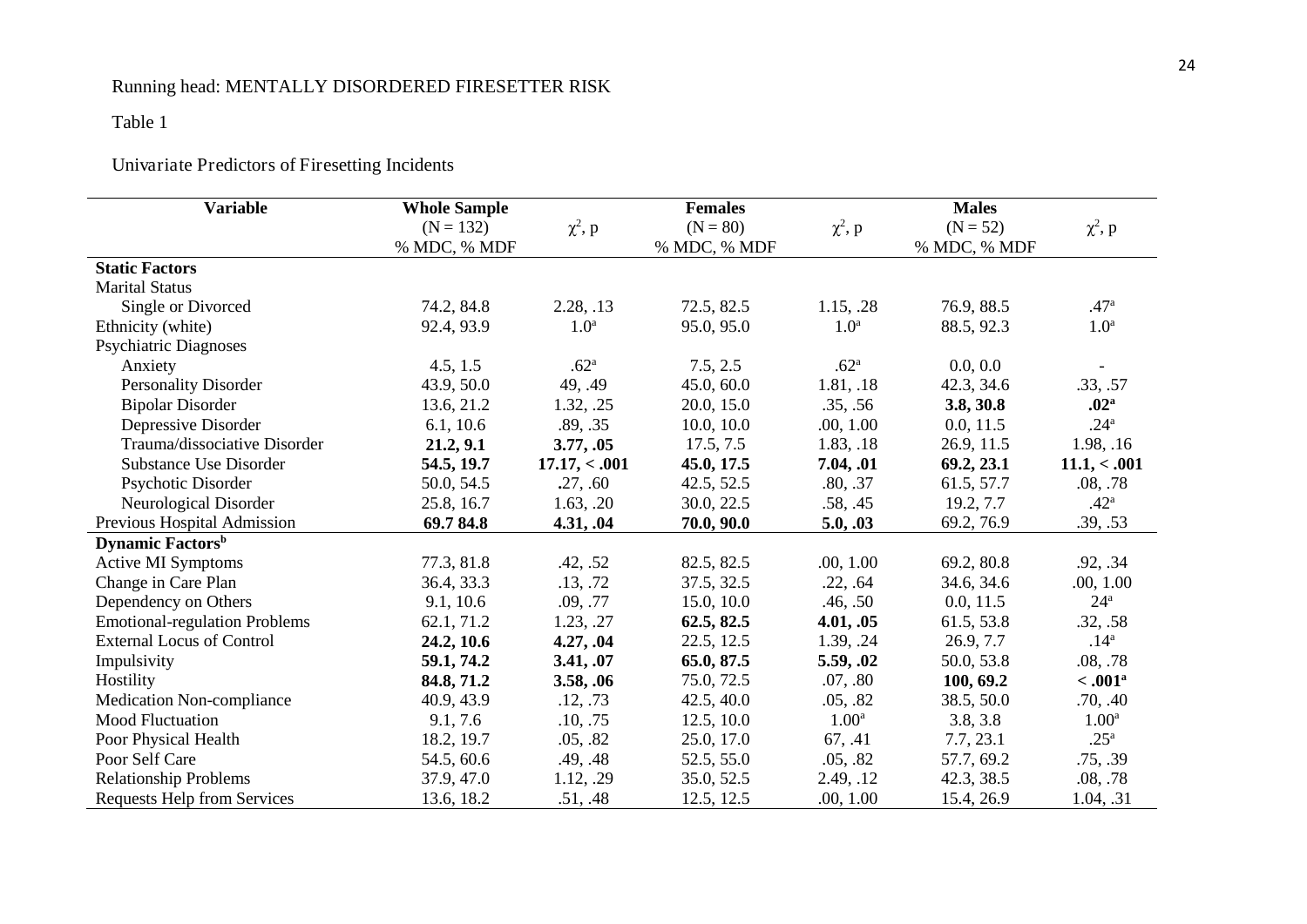| Social Isolation                                 | 19.7, 36.4 | 4.54, .03     | 10.0, 40.0 | 9.6, < .001   | 34.6, 30.8 | .09, .77     |
|--------------------------------------------------|------------|---------------|------------|---------------|------------|--------------|
| <b>Substance Misuse</b>                          | 31.8, 39.4 | .83, .36      | 25.0, 32.5 | 55, .46       | 42.3,50.0  | .31, .58     |
| Suicidal Ideation/Self-Harm                      | 45.5, 63.6 | 4.40, .04     | 50.0, 70.0 | .33, .07      | 38.5, 53.8 | 1.24, .27    |
| <b>Treatment Disengagement</b>                   | 47.0, 40.9 | .49, .48      | 47.5, 37.5 | .82, .37      | 46.2, 46.2 | .00, 1.00    |
| Triggering Event                                 | 53.0, 43.9 | 1.09, .30     | 62.5, 52.5 | .82, .37      | 38.5, 30.8 | 34, .56      |
| <b>Incident Characteristics - General</b>        |            |               |            |               |            |              |
| Incident Occurred at Night <sup>(10pm-6am)</sup> | 28.8, 42.4 | 2.68, .10     | 35.0, 40.0 | .21, .64      | 19.2, 46.2 | 4.28, .04    |
| Intoxication                                     | 19.7, 22.7 | .18, .67      | 17.5, 10.0 | .95, .33      | 23.1, 42.3 | 2.19, .14    |
| <b>Targeted Property</b>                         | 8.3, 53.0  | 28.98, < .001 | 5.7, 37.5  | 10.76, < .001 | 12.0, 76.9 | 21.7, < .001 |
| Threats Prior to Incident                        | 27.3, 25.8 | .04, .84      | 25.0, 30.0 | .25, .62      | 30.8, 19.2 | .92, .34     |
| Premeditation                                    | 34.8, 60.6 | 8.78< 0.01    | 30.0, 62.5 | 8.50, < .001  | 42.3, 57.7 | 1.23, .27    |

Note. boldface indicates variables significant at  $p < .05$  or trending towards significance at this level. <sup>a</sup> indicates Fisher's Exact Test; <sup>b</sup> indicates measurement one month prior to the incident.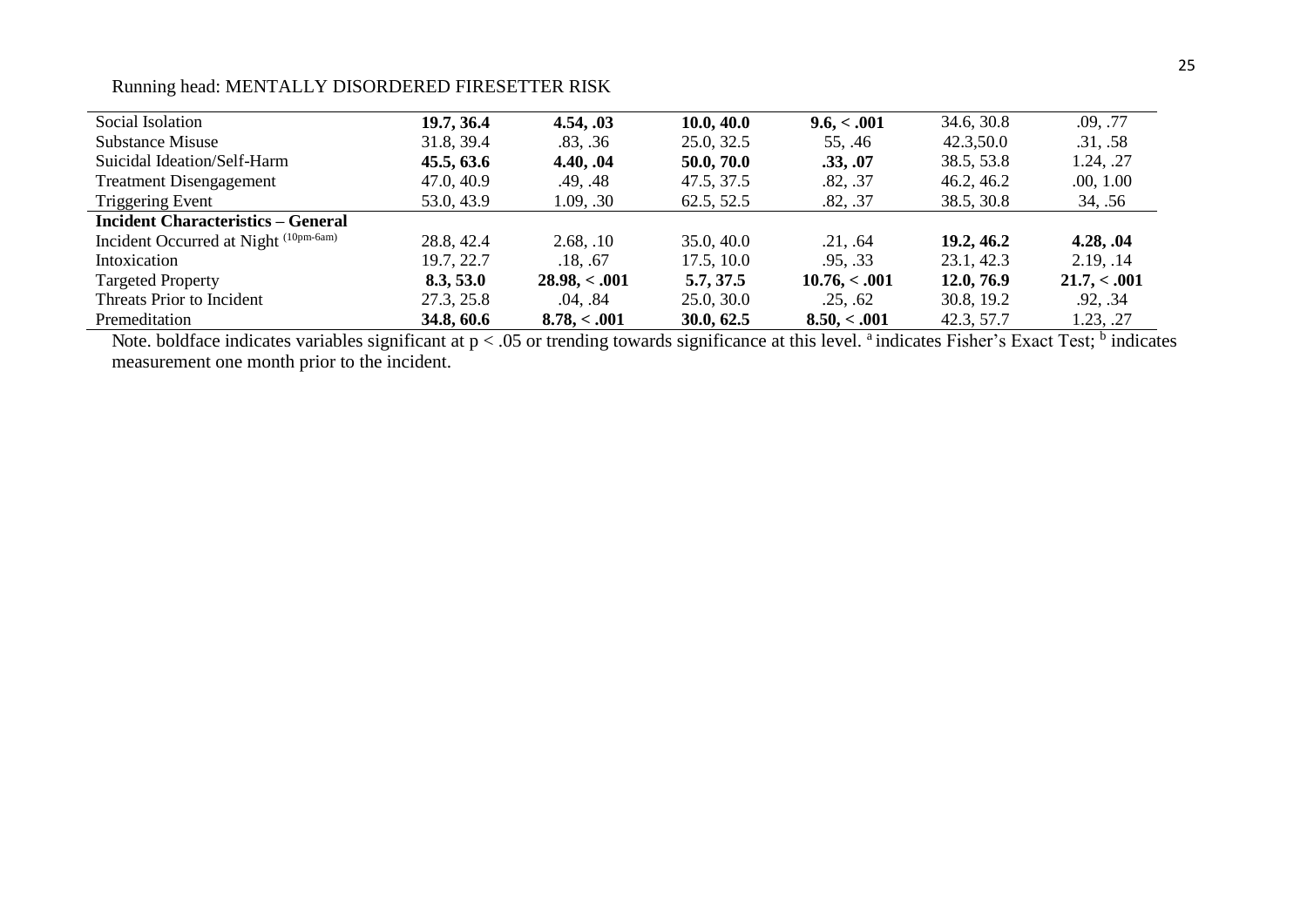#### Table 2

#### Best Final Differentiating Logistic Regression Models

|         |       |        |              | 95% CI for OR |              |
|---------|-------|--------|--------------|---------------|--------------|
|         |       |        |              |               | <b>Upper</b> |
|         |       |        |              |               |              |
|         |       |        |              |               |              |
| 1.17    | 8.05  | .01    | 3.22         | 1.44          | 7.21         |
| $-1.70$ | 15.00 | < .001 | .18          | .08           | .43          |
| .99     | 4.86  | .03    | 2.69         | 1.12          | 6.49         |
| $-0.86$ | 3.03  | .08    | .42          | .16           | 1.12         |
| $-.90$  | 2.58  | .11    | .41          | .14           | 1.22         |
| .86     | 3.01  | .08    | 2.37         | .89           | 6.29         |
|         |       |        |              |               |              |
|         |       |        |              |               |              |
|         |       |        |              |               |              |
| 2.01    | 7.40  | .01    | 7.63         | 1.76          | 32.97        |
| $-2.10$ | 6.73  | .01    | .12          | .03           | .60          |
| 1.73    | 4.24  | .04    | 5.67         | 1.09          | 29.52        |
| 1.61    | 4.32  | .04    | 4.99         | 1.10          | 22.72        |
| 2.63    | 5.86  | .02    | 13.81        | 1.65          | 115.70       |
|         |       |        |              |               |              |
|         |       |        |              |               |              |
|         |       |        |              |               |              |
| $-1.86$ | 5.55  | .02    | .16          | .03           | .73          |
| 2.42    | 8.81  | .01    | 11.25        | 2.28          | 55.58        |
| $-2.03$ | 7.80  | .01    | .13          | .03           | .54          |
|         |       |        |              |               |              |
|         |       |        |              |               |              |
|         |       |        |              |               |              |
| 1.28    | 4.54  | .03    | 3.58         | 1.11          | 11.56        |
| $-2.06$ | 5.17  | .02    | .13          | .02           | .75          |
| $-1.44$ | 5.71  | .02    | .24          | .07           | .78          |
| 2.76    | 3.36  | .07    | 15.73        | .83           | 300.0        |
|         |       |        |              |               |              |
|         | β     | Wald   | $\mathbf{p}$ | <b>OR</b>     | Lower        |

Note. \* Female gender is coded as presence of outcome in Model 3; **°** Repeat firesetting is coded as presence of outcome in Model 4.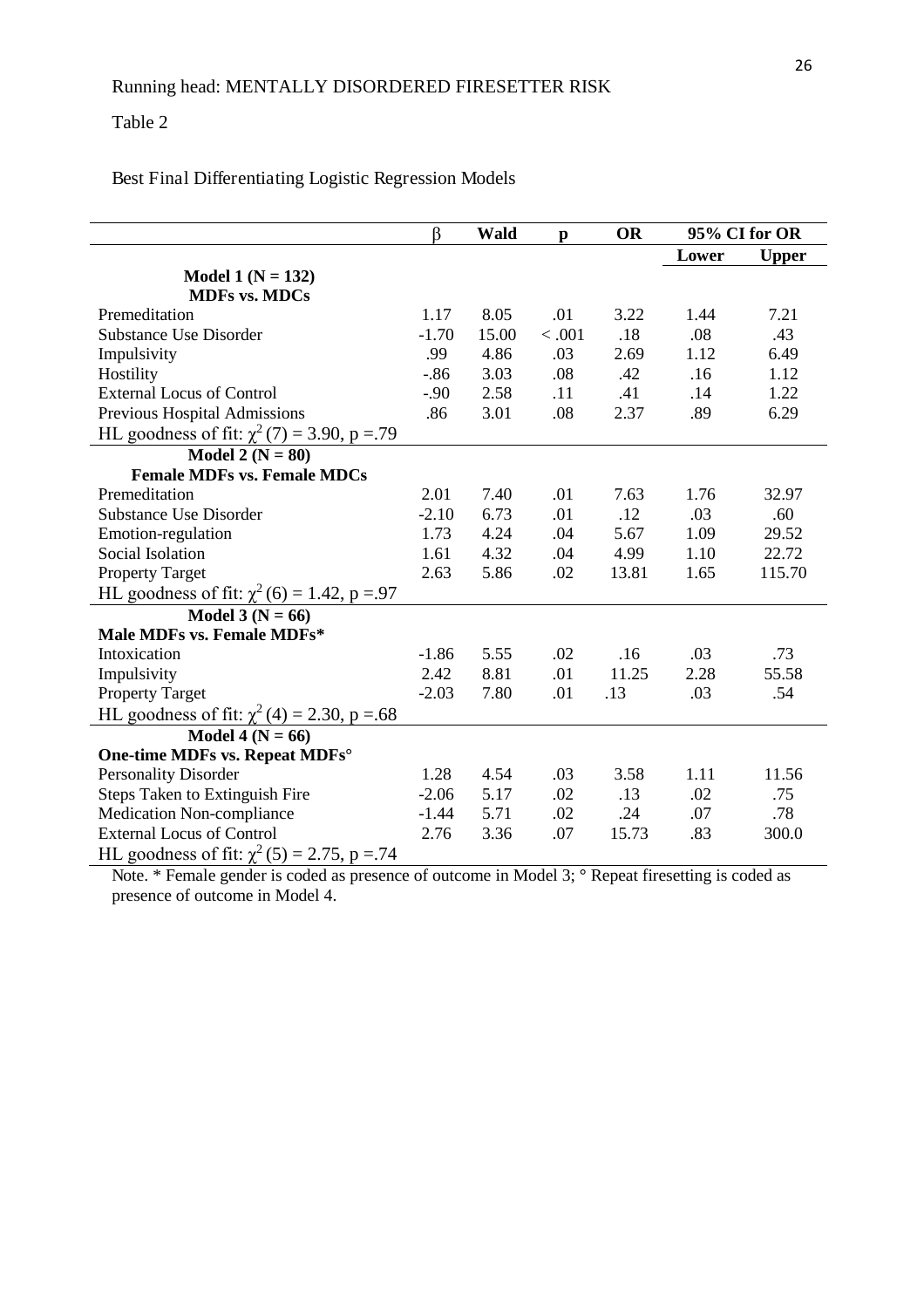## Table 3.

Univariate Predictors differentiating between sub-sets of mentally disordered firesetters

| <b>Variable</b>                      | % Females<br>$(N = 40)$ | % Males<br>$(N = 26)$ | $\chi^2$ , p     | % One-Time<br>$(N = 34)$ | % Repeat<br>$(N = 32)$ | $\chi^2$ , p     |
|--------------------------------------|-------------------------|-----------------------|------------------|--------------------------|------------------------|------------------|
| <b>Static Factors</b>                |                         |                       |                  |                          |                        |                  |
| Gender (female)                      |                         |                       |                  | 55.9                     | 65.6                   | .66, .42         |
| <b>Marital Status</b>                |                         |                       |                  |                          |                        |                  |
| Single or Divorced                   | 82.5                    | 88.5                  | .73 <sup>a</sup> | 88.2                     | 81.3                   | .51 <sup>a</sup> |
| Ethnicity (white)                    | 95.0                    | 92.3                  | .64 <sup>a</sup> | 91.2                     | 96.9                   | .61 <sup>a</sup> |
| Diagnoses                            |                         |                       |                  |                          |                        |                  |
| <b>Personality Disorder</b>          | 60.0                    | 34.6                  | 4.06, .04        | 35.3                     | 65.6                   | 6.01, .01        |
| <b>Bipolar Disorder</b>              | 15.0                    | 30.8                  | 2.35, .13        | 20.6                     | 21.9                   | .02, .90         |
| Depressive Disorder                  | 10.0                    | 11.5                  | 1.0 <sup>a</sup> | 11.8                     | 9.4                    | 1.0 <sup>a</sup> |
| Trauma/dissociative Disorder         | 7.5                     | 11.5                  | .67 <sup>a</sup> | 11.8                     | 6.3                    | .67 <sup>a</sup> |
| <b>Substance Disorder</b>            | 17.5                    | 23.1                  | .31, .58         | 11.8                     | 28.1                   | 2.79, .10        |
| Psychotic Disorder                   | 52.5                    | 57.7                  | .17, .68         | 55.9                     | 53.1                   | .05, .82         |
| Neurological Disorder                | 22.5                    | 7.7                   | .18 <sup>a</sup> | 17.6                     | 15.6                   | .05, .83         |
| Previous Hospital Admission          | 90                      | 76.9                  | .18 <sup>a</sup> | 82.4                     | 87.5                   | .73 <sup>a</sup> |
| <b>Dynamic Factors</b> <sup>b</sup>  |                         |                       |                  |                          |                        |                  |
| <b>Active MI Symptoms</b>            | 82.5                    | 80.8                  | 1.0 <sup>a</sup> | 79.4                     | 84.4                   | .27, .60         |
| Change in Care Plan                  | 32.5                    | 34.6                  | .03, .86         | 23.5                     | 43.8                   | 3.03, .08        |
| Dependency on Others                 | 10.0                    | 11.5                  | 1.0 <sup>a</sup> | 17.6                     | 3.1                    | .11 <sup>a</sup> |
| <b>Emotional-regulation Problems</b> | 82.5                    | 53.8                  | 6.31, .01        | 64.7                     | 78.1                   | 1.45, .23        |
| <b>External Locus of Control</b>     | 12.5                    | 7.7                   | .70 <sup>a</sup> | 2.9                      | 18.8                   | .05 <sup>a</sup> |
| Impulsivity                          | 87.5                    | 53.8                  | 9.33,<.01        | 61.8                     | 87.5                   | 5.71, .02        |
| Hostility                            | 72.5                    | 69.2                  | .08, .77         | 64.7                     | 78.1                   | 1.45, .23        |
| Medication Non-compliance            | 40.0                    | 50.0                  | .64, .42         | 58.8                     | 28.1                   | 6.31, .01        |
| Poor Physical Health                 | 17.5                    | 23.1                  | .31, .58         | 23.5                     | 15.3                   | .65, .42         |
| Poor Self Care                       | 55.0                    | 69.2                  | 1.34, .25        | 61.8                     | 59.4                   | .04, .84         |
| <b>Relationship Problems</b>         | 52.5                    | 38.5                  | 1.25, .26        | 44.1                     | 50.0                   | .23, .63         |
| <b>Requests Help from Services</b>   | 12.5                    | 26.9                  | .19 <sup>a</sup> | 26.5                     | 9.4                    | 3.23, .07        |
| Social Isolation                     | 40.0                    | 30.8                  | .58, .45         | 23.5                     | 50.0                   | 4.99, .03        |
| <b>Substance Misuse</b>              | 32.5                    | 50.0                  | 2.02, .16        | 41.2                     | 37.5                   | .09, .76         |